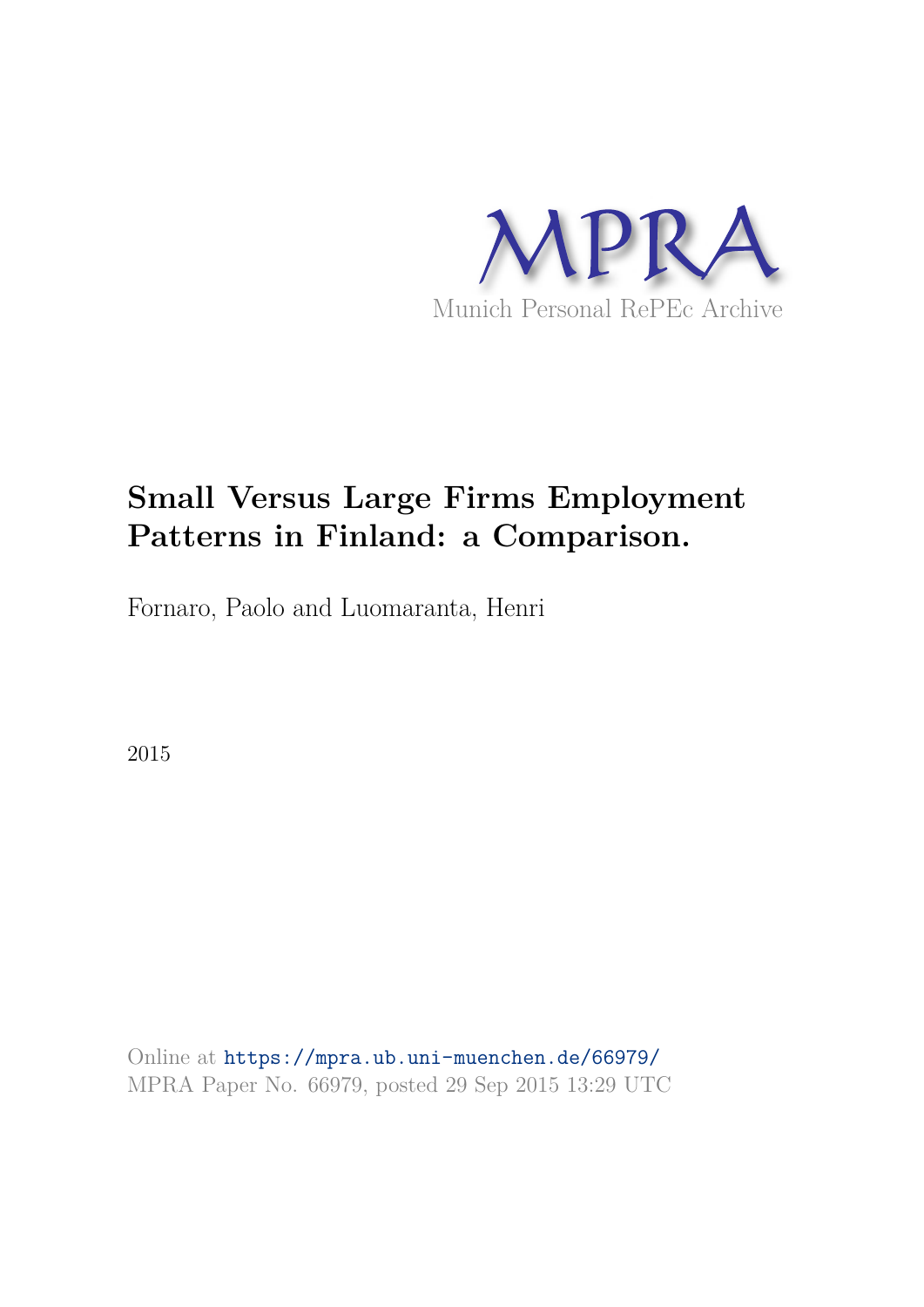# Small Versus Large Firms Employment Patterns in Finland: a Comparison.

Paolo Fornaro\*, Henri Luomaranta\*\* \*Department of Political and Economic Studies, University of Helsinki \*\*Statistics Finland and University Of Toulouse

March 2015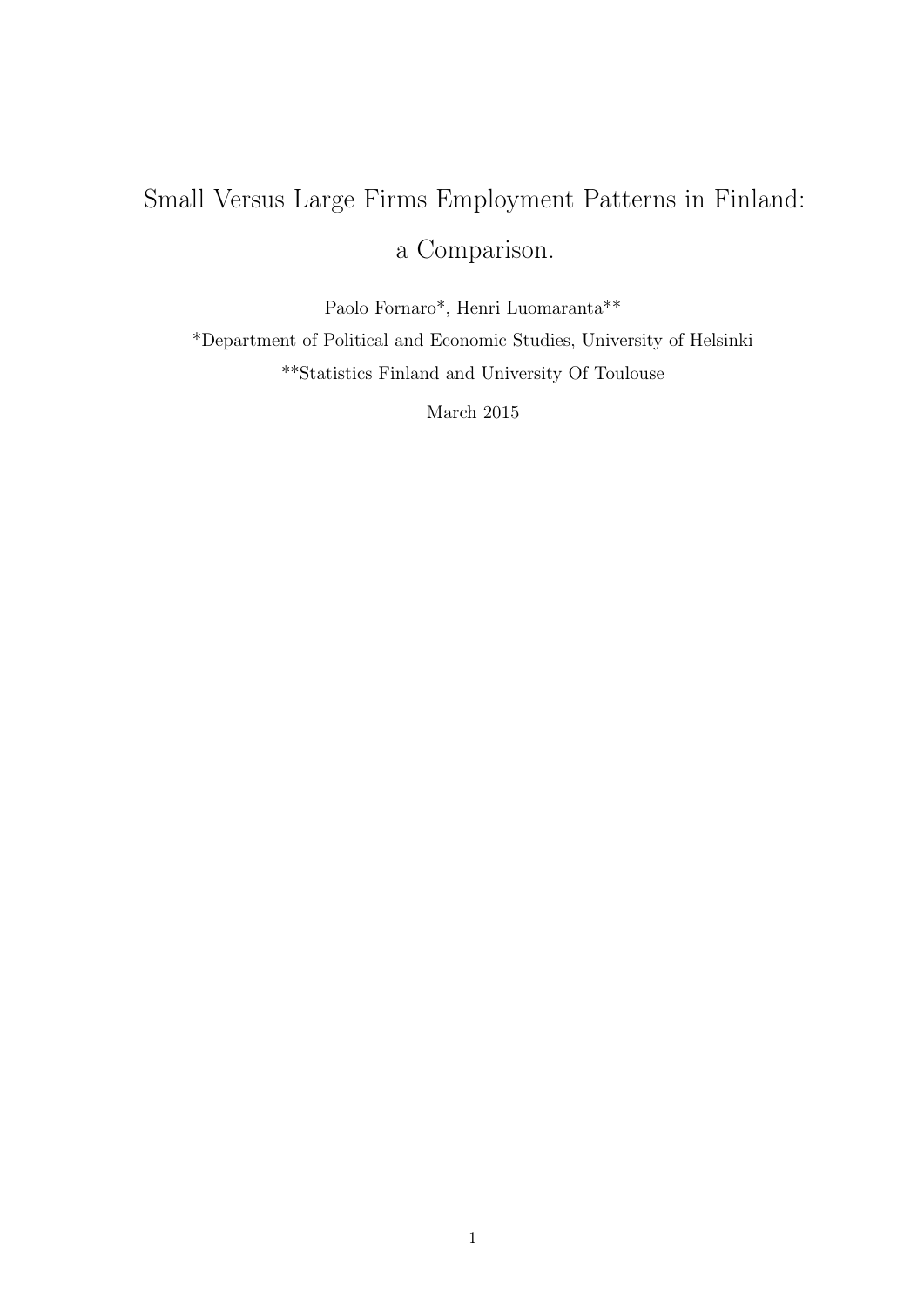## 1 Introduction

The comparison between large and small firms' employment behavior has been the focus of multiple strands of empirical and theoretical research. Questions about the growth of businesses of different firm size have been raised since Gibrat (1931). The author proposed both a theoretical framework and a set of empirical findings pointing toward the so-called Law of Proportional Effect. The main idea underlying Gibrat's law is that the growth of a firm is proportional to its size, implying that large and small enterprises should experience similar relative changes in size. This finding has been rejected by subsequent empirical research, which has indicated that small firms tend to have larger growth rates, in terms of number of employees. Sutton (1997) provides an excellent review of the theoretical and empirical discussion around Gibrat's work, and a more recent survey on the empirical literature related to the Gibrat's Law can be found in Santarelli et al. (2006). More recent papers include Lotti et al. (2009), and Calvo (2006), among others, and Hohti (2000) for the Finnish economy.

A related empirical literature has been interested in determining which type of firm is driving the (net) job creation of an economy. Since Birch (1981), there has been a lot of discussion around the fact that small firms are the main force underlying employment growth. This view has been the center of political debate, where public support to small businesses has been advocated in the light of their large growth enhancing capabilities. However, the original insights by Birch have been contested in multiple empirical works, which have pointed out possible statistical fallacies. Examples of this literature are Davis et al. (1996), Neumark et al. (2011) and Haltiwanger et al. (2013). In these papers it has been found that, after adjusting for possible biases, small firms do not create more net jobs compared to large ones, or at least not in such a dramatic way as found in Birch's seminal work. For the Finnish economy, Ilmakunnas and Maliranta (2003), and more recently Wit and Kok (2014) and Anyadike-Danes et al. (2014) examine the relation between firm sizes and net job flows.

Another empirical work that concerns the comparison between the job creation stemmed from large and small firms is Moscarini and Postel-Vinay (2012). In this paper, the authors show that big employers' growth rate has a larger negative correlation with aggregate unemployment, compared to the one of small companies. In particular, they find that the differential between employment growth in large and small firms (in deviations from trend) has a large negative correlation with the unemployment rate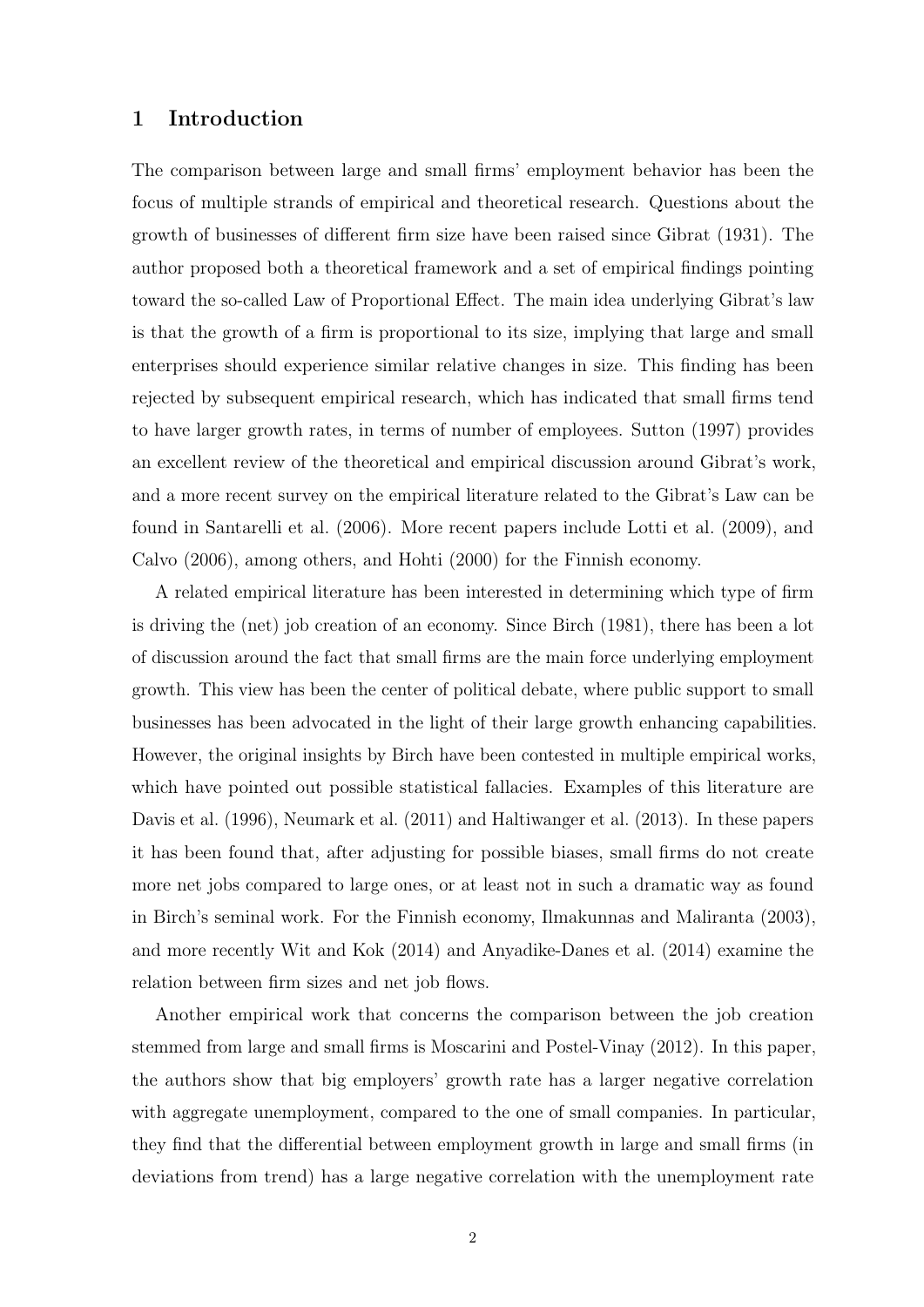(also in deviations from trend). In other words, large firms seem to be more procyclical compared to small ones. They find that this regularity holds for all sectors of the US economy and for multiple countries.

In this paper, we reconcile these different empirical literatures to study the disparities between Finnish small and large firms with respect to employment behavior. Using firm-level monthly data spanning from January 1998 to September 2014, we investigate three empirical questions. Are Finnish small companies growing more (relative to their size) than large firms? Are small enterprises accountable for higher net job creation rates? Finally, are small firms less procyclical than big ones as found in Moscarini and Postel-Vinay (2012)? We find that small businesses have experienced, on average, higher growth rates compared to large ones, leading us to reject the Gibrat's law for Finland. However, this result is dependent on the way we define an enterprise as small or large. We also observe that companies with fewer workers have been the leading force of employment creation in Finland, both for long-lasting enterprises and for data including entries and exits. Finally, we confirm the results of Moscarini and Postel-Vinay, finding that large firms are more responsive to aggregate business cycle conditions than small ones. This holds true for both average growth rates, common factors estimated with principal components and even idiosyncratic shocks. Interestingly, this correlation seems to be generated mainly during economic contractions.

The datasets we employ are optimal to explore these issues. Not only we consider the great majority of Finnish firms, covering multiple sectors of the economy, but the fact that we have monthly data is allowing us to use statistical models which require a large time dimension (such as the factor analysis of Stock and Watson (2002) employed in Section 4.3). In the studies reported above, the data is usually available at annual or quarterly frequency. In addition various papers, e.g. Hohti (2000), have relied only on one sector of the economy, such as the manufacturing sector.

The contribution of this research is not limited only to the data source employed and to the effort of combining different empirical questions, derived from different literatures, in a cohesive analysis. To explore the issues raised in Moscarini and Postel-Vinay (2012), we adopt the factor model of Stock and Watson (2002) to examine how the common components and the idiosyncratic shocks of firms of different size class relate to the business cycle.

The rest of the paper is organized as follows. In Section 2, we discuss the method-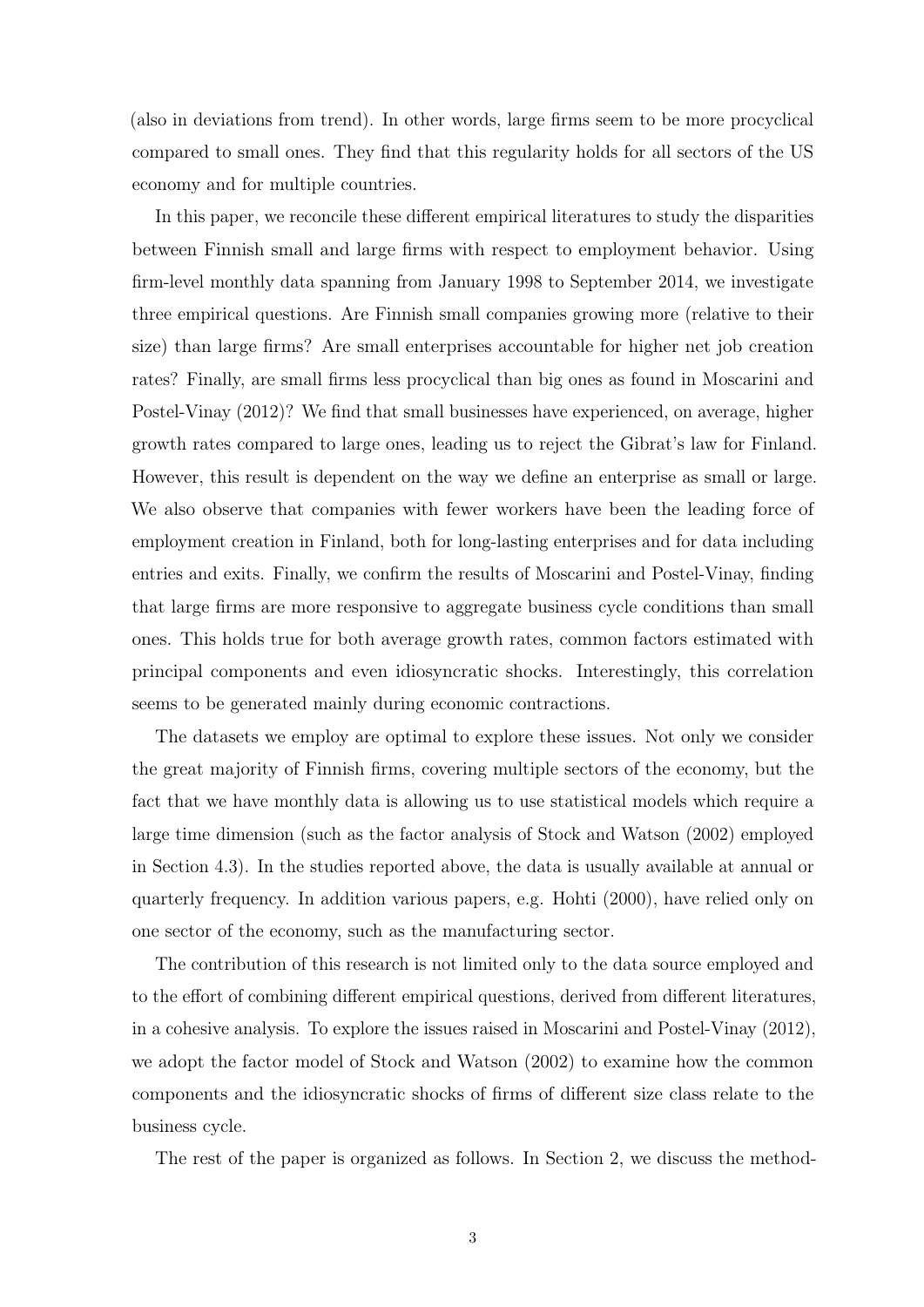ologies used to examine the aforementioned questions. In Section 3, we describe the data and in Section 4 we report the empirical results. Section 5 concludes.

## 2 Methodology

The empirical questions studied in papers such as Birch (1981) and Sutton (1997) have proven to be very sensitive to the choice of the sample and to the methodology employed. For example, in Birch (1981) the size class of a given firm is determined by the base year of the interval on which the growth rate is calculated. As pointed out in Davis et al. (1996), this classification method, however, can create a serious overestimation of the growth rate of small firms, due to the regression to the mean bias. In particular, enterprises can be classified as small based only on a temporary shock which is reverted as time goes on. To solve this issue they propose a dynamic classification method which defines a firm as small or large depending on the average size between the periods in which the growth rate is computed. However, as argued by Moscarini and Postel-Vinay (2012), allowing companies to change size class over time might create a reclassification bias. If firms can change type during their lifespan, then in expansions we would see large businesses as the main drivers of employment growth, while during recessions many firms would become small and we would wrongly impute low job creation to employers in that class.

In this paper, we take care of these two issues by not allowing enterprises to change size type over the course of their existence and by using two classification methods. We define business units as small or large based on their initial observation, but we also use the average number of employees over their lifespan (the average size measure of Davis et al. (1996)). We compare the results obtained using different classification methodologies for robustness. Moreover, we compute the growth rates of individual firms following:

$$
g_{it} = \frac{L_{it} - L_{it-12}}{(1/2L_{it} + 1/2L_{it-12})}
$$
(1)

where  $L_{it}$  is the number of employees in firm i at time t. Formula (1) has been shown to reduce the regression to the mean bias and has been adopted in the previous studies such as Moscarini and Postel-Vinay (2012). Notice that we are working with year-on-year growth rates to control for mergers and split-offs, as required by the methodology of Statistics Finland (we discuss this in more detail in Section 3). Year-on-year growth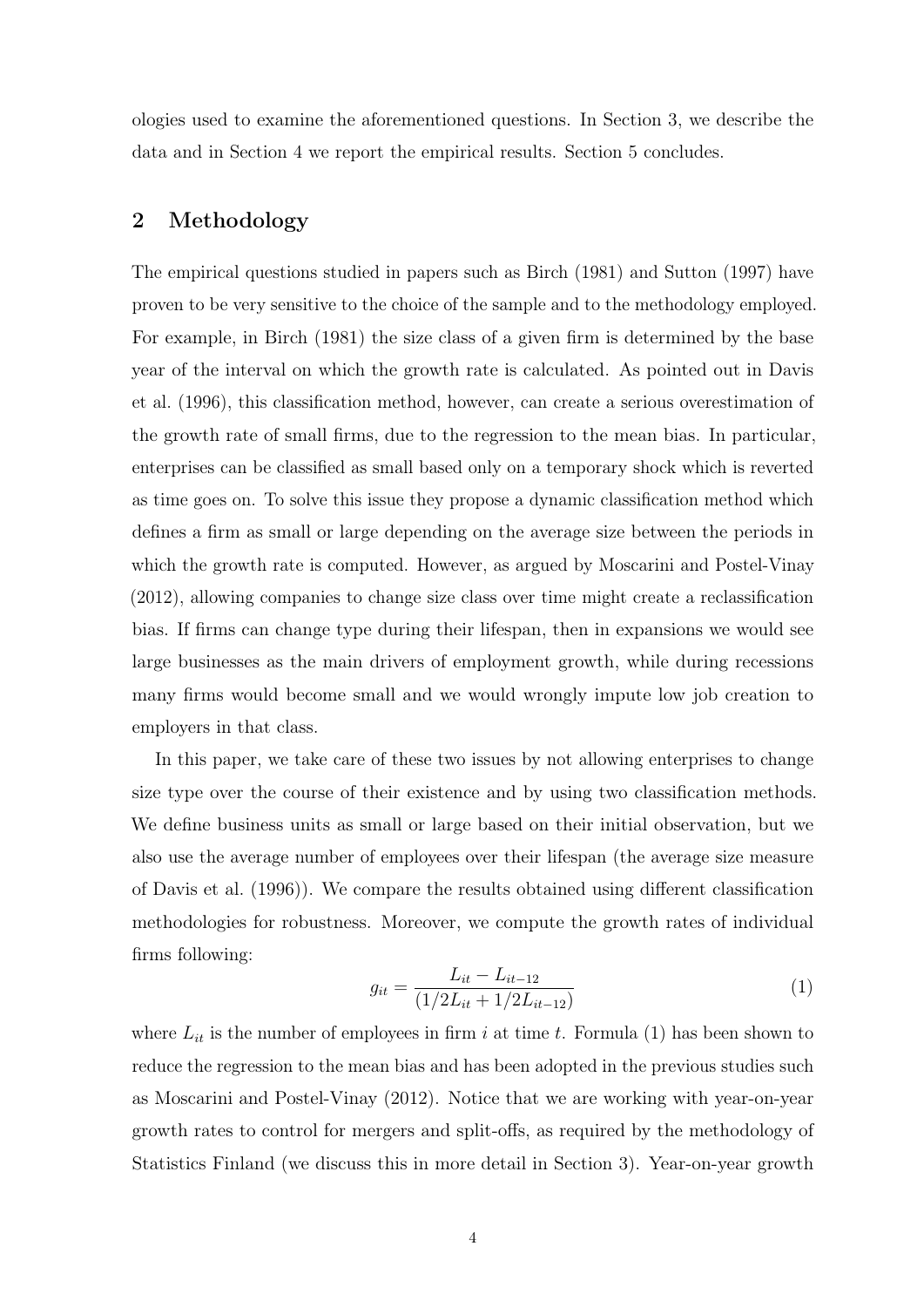rates have also the benefit of reducing the seasonal effects in a time series. Using statistical seasonal adjustment methodologies (such as TRAMO-SEATS, see Maravall (2006)) on our panel of firms would be computationally intensive, given the number of enterprises in our dataset, while year-on-year growth rates provide a simpler procedure to get rid of uninteresting seasonal variations.

The last issue we need to take care of is the effect of entry and exit. While it is interesting, in terms of policy design, to analyze firms that have been active in a fairly long period, discarding entry and exit would lead to potentially wrong conclusions. We can expect that newly created firms belong usually to the small class size. Hence, removing them would underestimate the contribution of small enterprises in job creation. Moreover, firm dynamics might have a very strong effect on the cyclical patterns of job creation. For these reasons, we carry out our analyses both on a dataset with only continuous firms and one including companies entering and leaving the market. However, the factor analysis is only conducted on continuous firms. It is possible to impute missing values using methodologies such as in Doz et al. (2012) but it would be computationally burdensome. Moreover, it is not entirely clear how sensible it is to impute values for periods before the start of a firm or after it ceased to exist.

While the Gibrat's hypothesis is tested by examining the individual firm's growth rates (their cross-sectional average), to understand which type of employer has been driving the net job creation, we need to look at the total employment generated by a given size class, as it is done in, e.g., Neumark et al. (2011). Also in this case, we analyze both a dataset with entry and exit and one with only long-lasting enterprises. While the creation of jobs due to new firms is interesting in terms of supporting new entrepreneurs, examining the employment flows stemmed from stable firms is also crucial to indicate optimal policies. In this analysis, we use the more common growth rate formula:

$$
g_t = \frac{L_t - L_{t-12}}{L_{t-12}}\tag{2}
$$

where  $L_t$  indicates the sum of employees for a given size class at time  $t$ .

To study the issues discussed in Moscarini and Postel-Vinay (2012), we use (1) to compute firm-level growth rates and subsequently we take the cross-sectional average for each month. The final series is given by  $\frac{1}{N}$  $\sum_{i=1}^{N} g_{it}$ , where N is the number of firms in a size class at time t. We then extract the cyclical component from  $g_{t,big} - g_{t,small}$ using the Hodrick-Prescott filter with high  $\lambda$  values. We examine the correlation of this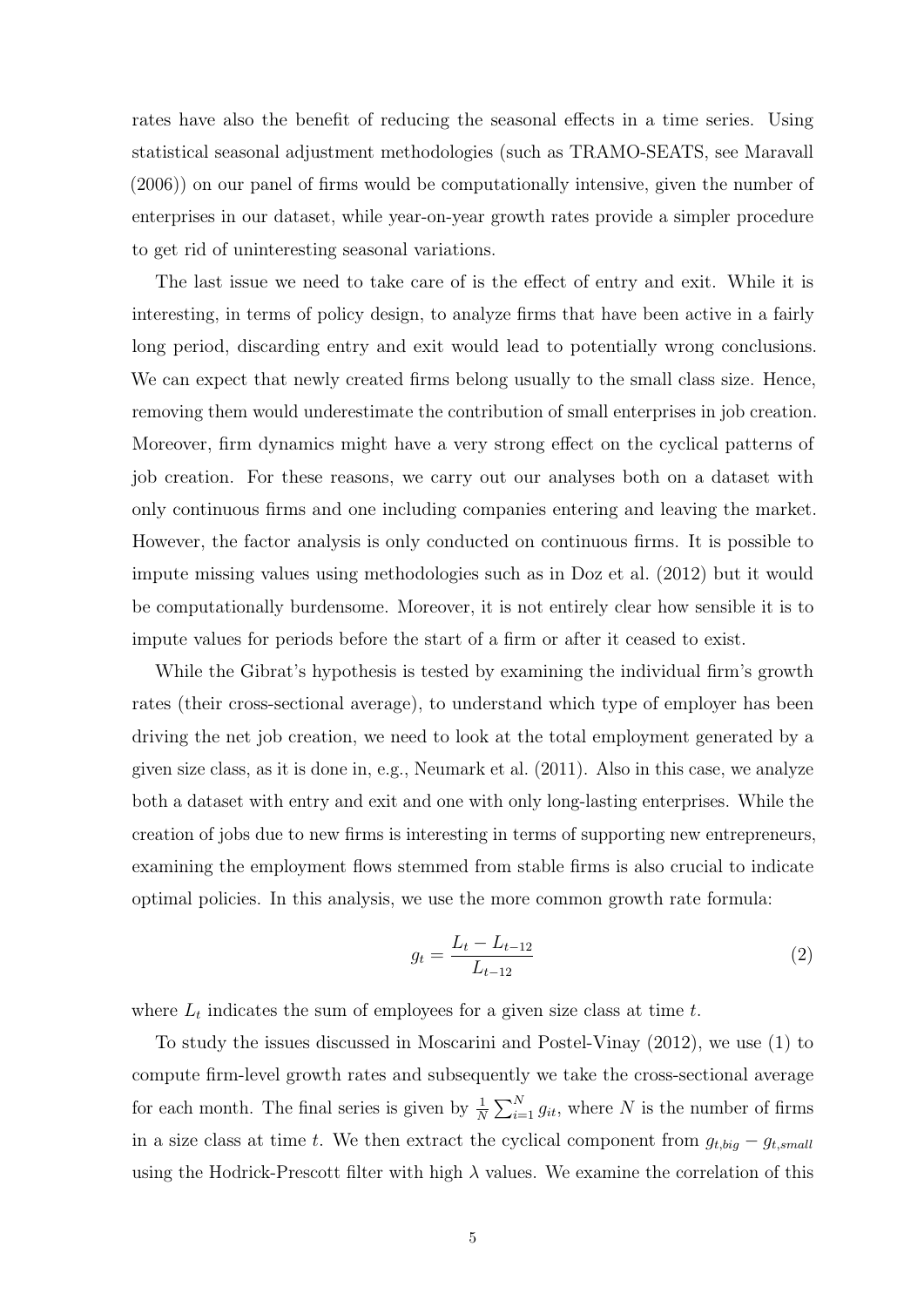variable, denoted as  $\hat{g}_t$ , with the cyclical component of the unemployment rate, again extracted with the HP filter. Even though the correlation between the unemployment rate and the differential average growth rate of firms in different class sizes and sectors is interesting, we also analyze the correlation between the deviations from the trend of the aggregate unemployment rate and the common components extracted from the firm-level data. Similarly to the other empirical questions examined, we use both types of class-size definitions, but we limit the factor analysis to firms that are always present in the sample.

Assume we have  $N$  firms and  $T$  time periods in our dataset. We then model the firm-level growth rates of employees' numbers (denoted by the  $T \times N$  matrix G) using the static factor representation of Stock and Watson (2002):

$$
G = F\Lambda' + \epsilon,\tag{3}
$$

where F are the K common factors,  $\Lambda$  is the  $N \times K$  matrix of factor loadings, and  $\epsilon$  is the  $T \times N$  matrix of idiosyncratic components. The  $\epsilon$  are allowed to be cross-sectionally and serially (weakly) correlated. We estimate the common factors by principal component methodology, i.e. the factors are given by the scaled eigenvectors associated to the largest eigenvalues of matrix  $GG'$ .

This representation allows us to study also the idiosyncratic shocks hitting different types of firms and how they relate to the aggregate unemployment rate. In a way, we verify the presence of a granular effect in the Finnish economy, see Gabaix (2011), by checking if the idiosyncratic shocks associated to large firms are comoving with the aggregate unemployment. To analyze the correlations between the common shocks underlying different type of firms' employment behavior, we calculate the common component  $C = \Lambda F$  for small and large firms and apply a similar procedure as in the case of the average growth rate of personnel. Finally, we examine the correlation between the differential average idiosyncratic shock of large and small firms, and the detrended unemployment rate. A negative correlation would point out to a possible granularity in the Finnish economy, even though we cannot establish a clear causal link between the individual shocks and the aggregate economic conditions without analyzing the actual origins of the firm-level idiosyncrasies.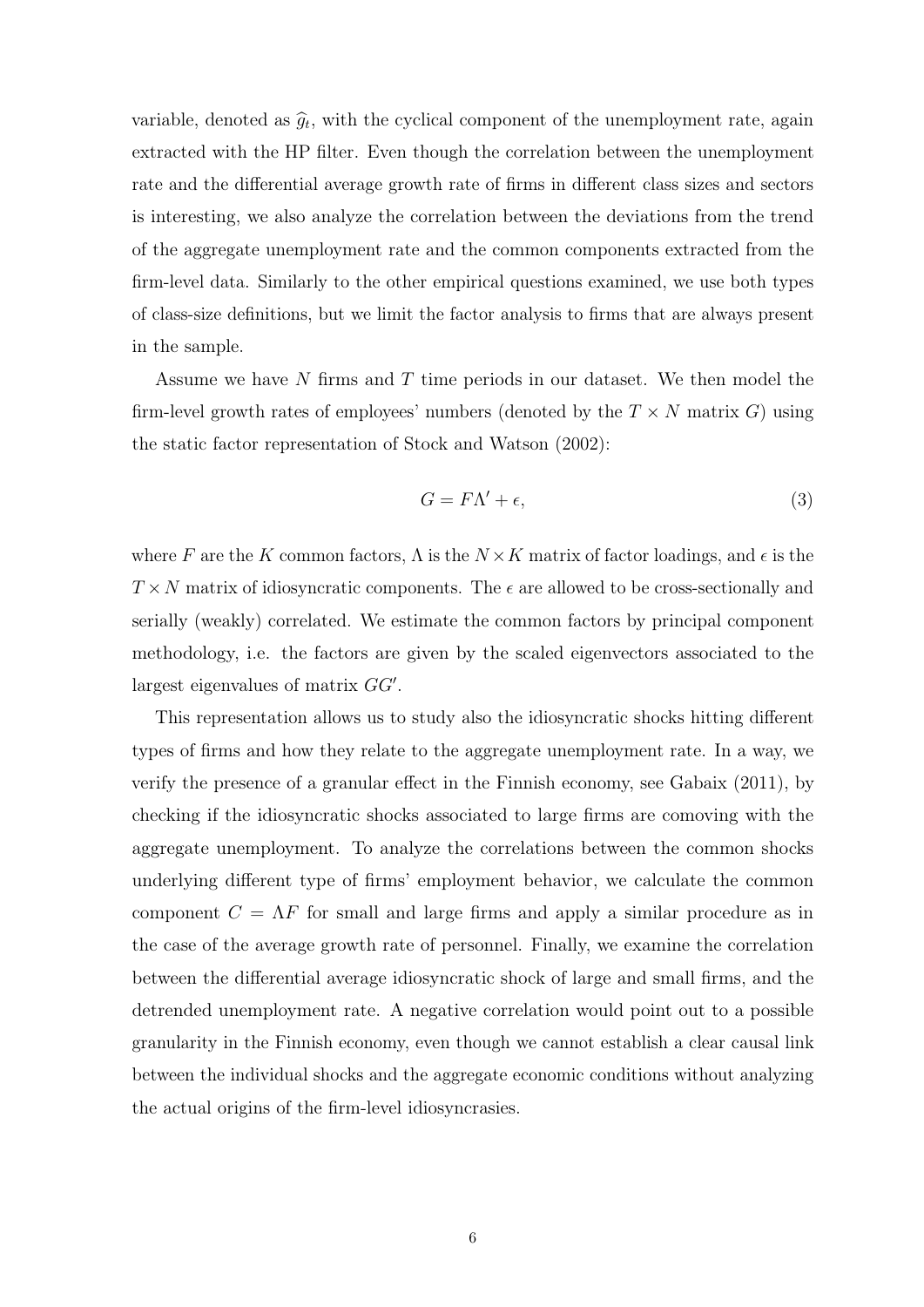## 3 Data Description

The data for our analysis is extracted at the premises of Statistics Finland, the Finnish National Statistics agency. We are able to access the entire universe of Finnish firms for monthly employment figures. This administrative data is based on the monthly value added tax and employment contributions made by each firm to the tax authority. Based on these data sources, the statistical office estimates the full-time equivalent (FTE) personnel figures for each enterprise that has paid out salaries or dividends in the near past. FTE is a unit that indicates the workload of an employed person in a way that makes workloads comparable. For example two persons working half time will equal one FTE, and similarly one person working extra hours will contribute more than one FTE. The Standard Industrial Classification (TOL)<sup>1</sup> classification for each firm is available from the Business Register which we combine with the monthly business data. The main part of our analysis is based on the monthly observations of FTE in each firm, for the time period covering all the months from January 1998 to September 2014. In this paper we also analyze the continuing firms in a separate sample that ends on December 2013.

The main variables of our study are the year-on-year growth rates of the firm-level employment. This type of data has been challenging to analyze because of the difficulty of controlling for mergers and split-offs. In our case, this problem is mitigated by the employed methodology of Statistics Finland. They obtain information on the relations between legal units from the tax authority, and deduce whether any firm is part of a merger or split-off. If this is the case, they correct the resulting bias in the year-on-year growth rates. In our data, the enterprises that disappear as a result of a merger are not considered as exits, but rather their employees become part of the continuing firm. This is achieved by estimating the employment in continuing companies one year ago as if the merged firms were already operating as one unit. Details of this procedure are presented in the Appendix A.

Our data includes all the firms that can be classified as small, medium, or big based on their personnel<sup>2</sup>. We classify business units into three size classes, following the definitions of Statistics Finland: over 250 employees (big), 50-250 employees (medium), and 0-49 employees (small). The TOL classification is available for each firm, so

<sup>&</sup>lt;sup>1</sup>The 6 digit statistical classification system for economic activities used in the European statistical system

<sup>&</sup>lt;sup>2</sup>Firms that have paid out salaries or dividends in the near past, so that it is possible to estimate the number of employees by the methodology of Statistics Finland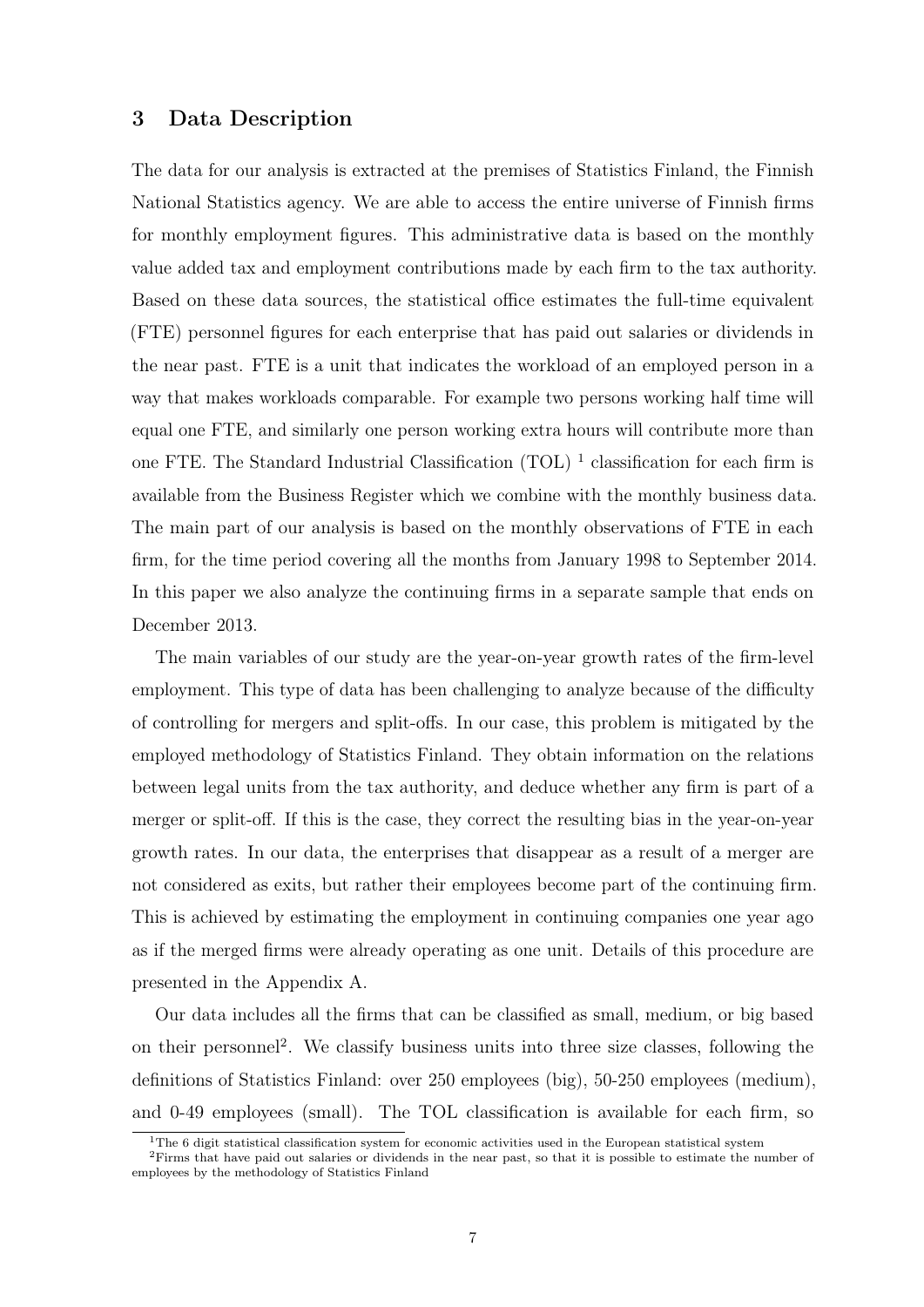we further divide the companies into different sectors. Five industries are analyzed separately; manufacturing, trade and services, construction, finance and the public sector. In Tables 1 and 2, we report the number of firms for each size class in each sector. We use both the initial observation and the average number of employees to determine the size class of an enterprise.

| Size          | Small  | Medium | Big |
|---------------|--------|--------|-----|
| Manufacturing | 31564  | 759    | 235 |
| Services      | 153568 | 884    | 222 |
| Public        | 14287  | 422    | 411 |
| Construction  | 31387  | 122    | 22  |
| Financial     | 2071   | 54     | 17  |
| TOTAL         | 232878 | 2240   | 908 |

Table 1: Average number of firms for each size class within sector, class defined by initial observation

| Size          | Small  | Medium | Big |
|---------------|--------|--------|-----|
| Manufacturing | 31468  | 874    | 224 |
| Services      | 153144 | 1247   | 294 |
| Public        | 14199  | 514    | 413 |
| Construction  | 31323  | 176    | 32  |
| Financial     | 2034   | 77     | 33  |
| TOTAL         | 232168 | 2887   | 996 |

Table 2: Average number of firms for each size class wsithin sector, size determined using the average number of employees

From Tables 1 and 2, we see that small firms are by far the most numerous in all sectors of the Finnish economy. Moreover, the type of size classification does shift the number of firms towards higher size classes, but this effect is not very pronounced. It seems that most small businesses, defined by their initial number of employees, stay small for the rest of their existence.

It is interesting to examine the behavior of different types of firms conditional on survival. For this reason, we also analyze a dataset which excludes entry and exit. For these companies, we limit our analysis up to December 2013. Small firms have a tendency of reporting their data late in the year, which would lead us to consider many small firms as exiting during 2014. Using the end of 2013 as final point of our analysis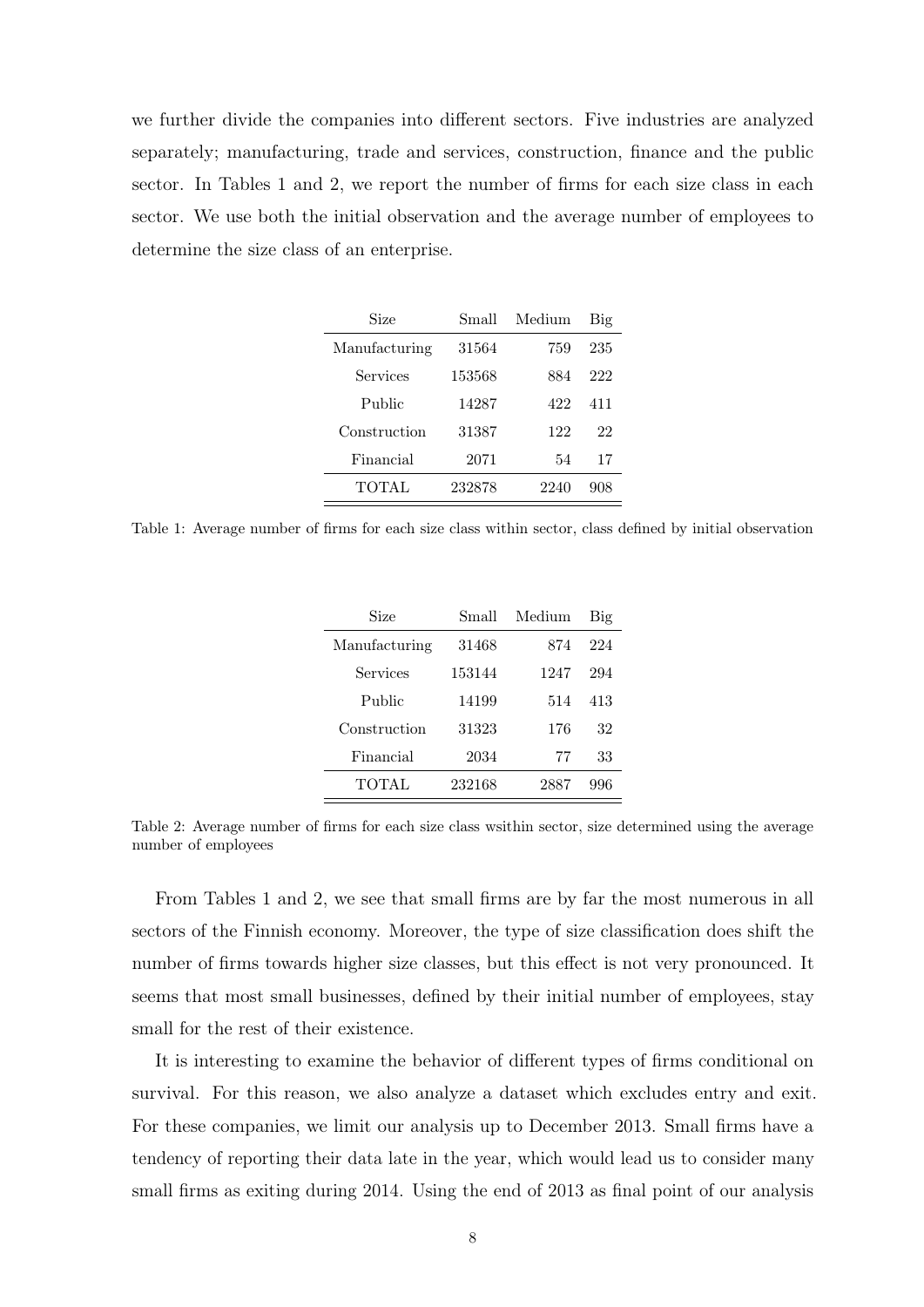makes sure that we are not omitting any firm just because of slow data reporting. This issue is milder in the case of entry and exit, where continuing businesses are just a small part of the dataset. Moreover, given their small numbers, we merge the large and medium firms in the finance sector. After applying this restriction onto our data, we are left with the sample described in Table 3 and 4.

| Sector        | Small | Medium | Big |
|---------------|-------|--------|-----|
| Manufacturing | 12566 | 442    | 140 |
| Services      | 53316 | 563    | 159 |
| Public        | 4646  | 275    | 312 |
| Construction  | 9783  | 67     | 13  |
| Financial     | 522   | 45     | 45  |
| TOTAL         | 80834 | 1392   | 668 |

Table 3: Average number of continuous firms for each size class within sector, size determined using first observation

| Sector        | Small | Medium | Big |
|---------------|-------|--------|-----|
| Manufacturing | 12542 | 483    | 123 |
| Services      | 53158 | 683    | 197 |
| Public        | 4571  | 333    | 304 |
| Construction  | 9749  | 97     | 17  |
| Financial     | 503   | 64     | 64  |
| TOTAL         | 80524 | 1660   | 705 |

Table 4: Average number of continuous firms for each size class within sector, size determined using the average number of employees

As visible from the above tables, the number of companies included in the analysis is greatly reduced, with the number of small enterprises especially affected by the exclusion of entry and exit. However, this subset of firms is very interesting in terms of policy-making.

The factor models used in Section 4.3 require balanced datasets. This means that not only we need continuing firms over the January 1998 to December 2013 period, but they also must not present any missing values. It might happen that Statistics Finland has information about an enterprise existing in the market at time  $t$ , without knowing the actual value of personnel. While this situation is not problematic when we compute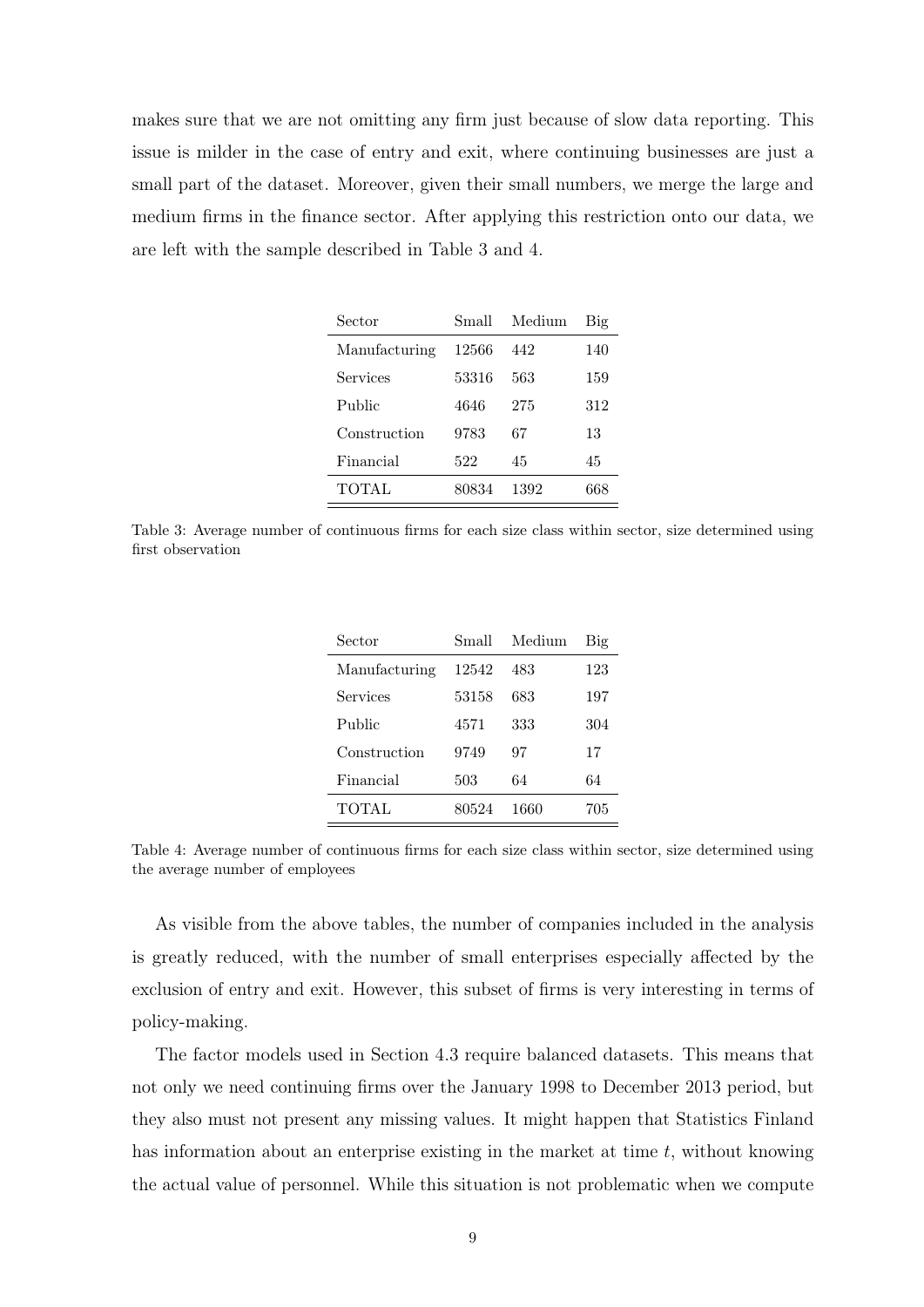average growth rates or the total number of employees, it does not allow the estimation of principal components. We report the number of firms included in this last subset in Tables 5 and 6.

| Sector        | Small | Medium | Big |
|---------------|-------|--------|-----|
| Manufacturing | 5858  | 370    | 91  |
| Services      | 26541 | 451    | 114 |
| Public        | 1804  | 255    | 277 |
| Construction  | 3553  | 65     | 9   |
| Fiancial      | 314   | 34     | 34  |
| TOTAL         | 38070 | 1175   | 525 |

Table 5: Average number of continuous firms with no missing values for each size class within sector, size determined using first observation

| Sector        | Small | Medium | Big |
|---------------|-------|--------|-----|
| Manufacturing | 5843  | 403    | 73  |
| Services      | 26426 | 549    | 131 |
| Public        | 1763  | 301    | 272 |
| Construction  | 3533  | 92     | 10  |
| Finance       | 303   | 45     | 45  |
| <b>TOTAL</b>  | 37868 | 1390   | 531 |

Table 6: Average number of continuous firms with no missing values for each size class within sector, size determined using the average number of employees

As we can expect, removing series with missing values leads to a further reduction of the number of companies in our dataset. However, except for the big firms in construction, we have a sufficiently large cross-section to be confident in our factor estimates. In theory, it would be possible to impute the missing values using an EMalgorithm as in Stock and Watson (2002) but this procedures would be computationally unfeasible when we have a very large number of companies in our dataset.

## 4 Empirical Results

The Finnish job market has experienced dramatic changes in the last 15 years. In Figure 1, we report the seasonal adjusted number of employees belonging to a given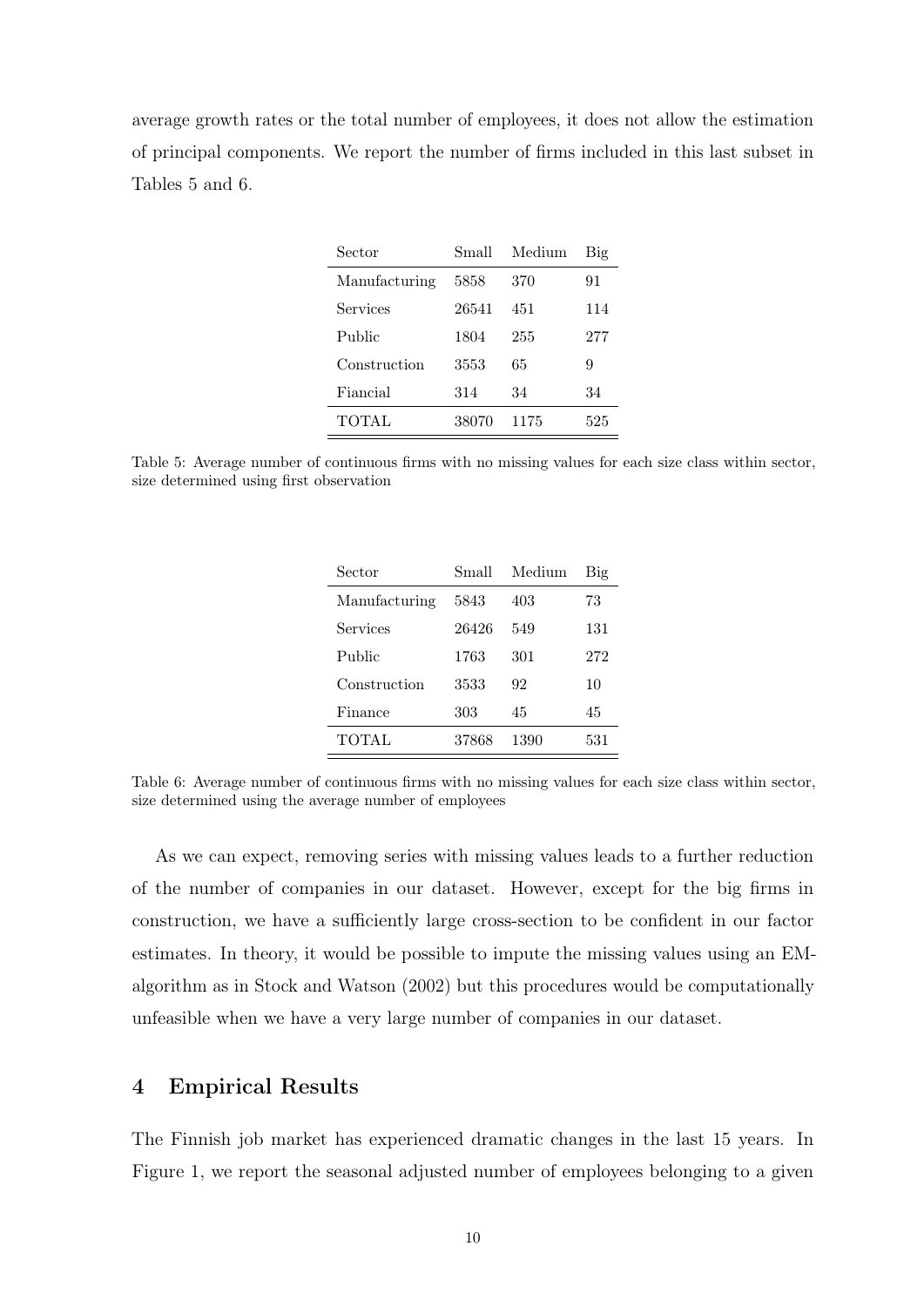sector from January 1998 up until September 2014. Notice that here we include entry and exit, meaning that the great majority of Finnish firms is included.



Figure 1: Total number of employees for each sector (upper panel) and their relative importance (lower panel).

From these plots, it is clear that the manufacturing and the service sectors have experienced extremely different trends. While services have been steadily increasing since the end of 90's, the manufacturing sector has faced a constant decline in the number of employees. On the other hand, the public sector had a fairly clear rise between the end of 90's and the beginning of 2000's, but it seems to have been stabilized ever since. We need to remember that the public sector usually follows fairly different employment patterns compared to private firms. These plots also show evidence for the dramatic impact of the Great Recession, with job levels yet to recover completely from the plunge in 2008.

From the bottom half of Figure 1, we see the relative importance of these sectors in the Finnish economy. Since the beginning of the sample, manufacturing has been less important than the service sector in terms of employment levels. Moreover, there has been a steady declined in the share of employment due to the manufacturing sector. In January 1998, the manufacturing firms accounted for 70% of the number of employees relative to the service sector, while in September 2014 this figure dropped to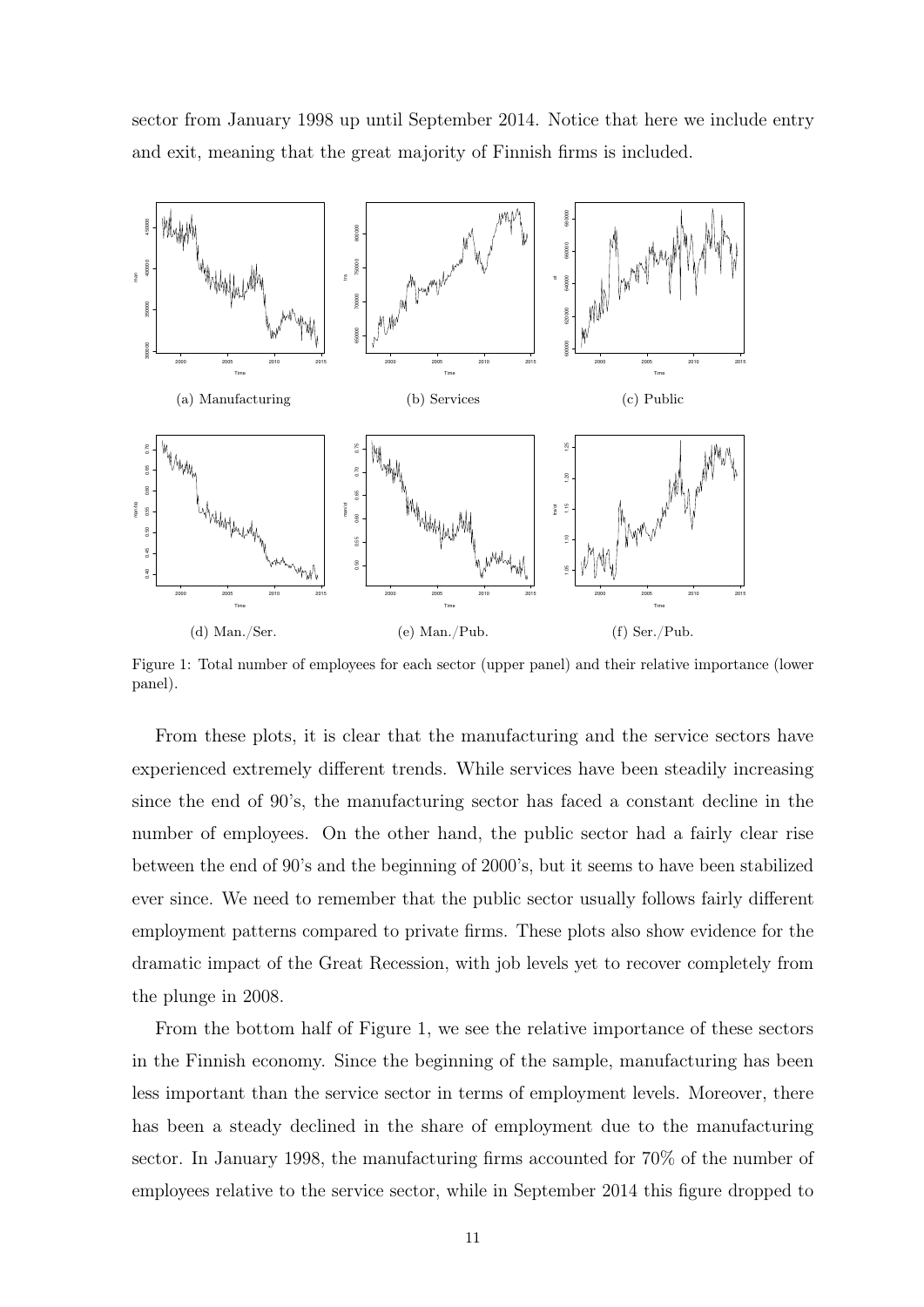around 40%. A fairly similar pattern can be found when we compare the manufacturing and the public sector. The importance of services has grown also with respect to the public sector, even though not in such a large magnitude as in the comparison with manufacturing.

Being interested in the relation between small and large firms employment patterns, we proceed by looking at how the Finnish economy has changed with respect to which size class of enterprises has been predominant. In Figure 2, we report the number of employees in small, big and medium firms. Moreover we report the ratio between different size class to see their relative importance in the economy.



Figure 2: Total number of employees for each firm's size class (defined using the first observation) and their relative importance.

One of the most striking feature we can gather from these plots is the extremely divergent pattern taken by small firms in comparison to big and medium enterprises. While both large and medium size companies have faced a constant decay in the number of employees, small firms have experienced a steady growth (even tough it is clearly visible the effect of the Great Recession). Also, it is remarkable to see how the job market in Finland has shifted from large to small firms. In the beginning of the sample, the number of employees in small firms was only half of the workers in large firms. This relationship has dramatically changed over the time period in this study and since mid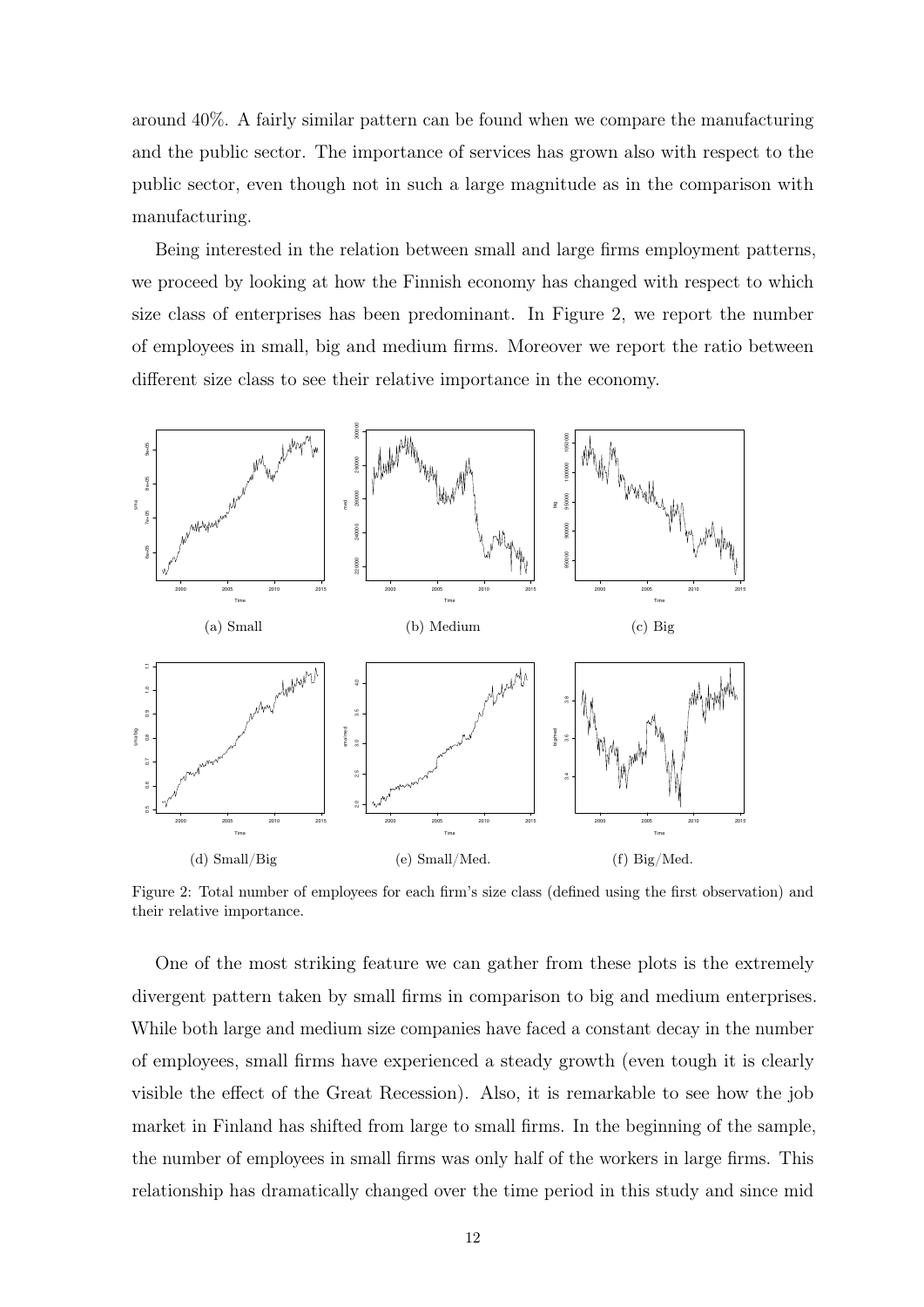2011, small enterprises have been the major employer of the Finnish economy. Medium firms have been less important in terms of workers throughout the whole time period of this study.

The plots reported in Figure 2 are based on the size classification which considers the firm size at the beginning of the sample. As we pointed out, classifying businesses as small or large based on their first observation can lead to an overestimation of the job creation generated from small firms. For comparison, we report similar graph as in Figure 2, this time with class size determined by the average number of employees over the lifespan of the company.



Figure 3: Total number of employees for each firm's size class (defined using the average number of employees) and their relative importance.

Using the alternative size classification leads to slightly different conclusions. While small and medium firms maintain similar patterns compared to the previous figure, large companies' employees numbers do not show the same strong decay as in Figure 2. Moreover, when we consider the comparison between small and big firms job contribution, we see that while small businesses have become more important in the Finnish job market over the last 15 years, they do not surpass large ones in terms of number of employees in the end of the sample, as in the case of initial size classification.

The three questions raised in the introduction are analyzed separately in the next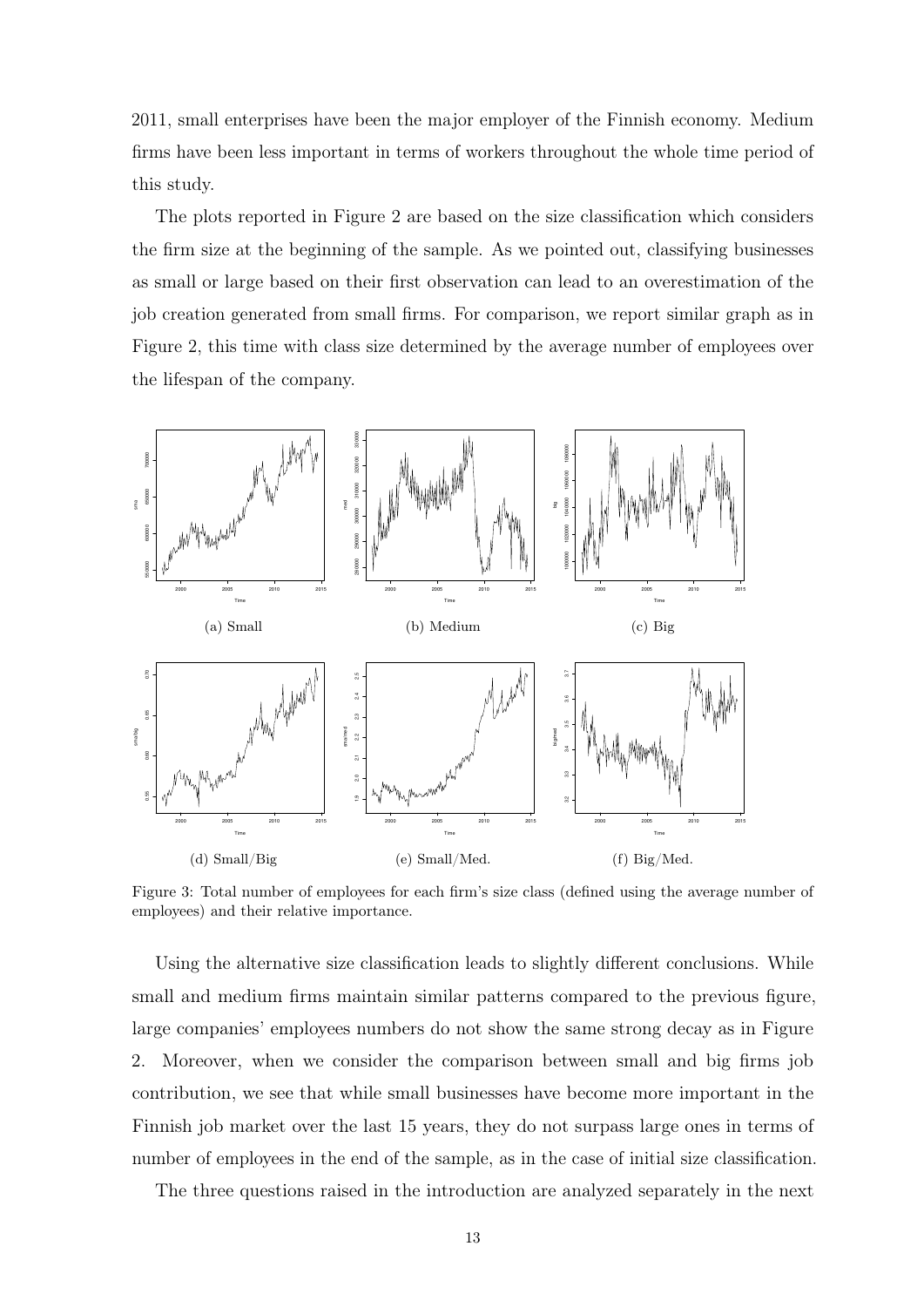three subsections.

#### 4.1 Who grows more?

First, we study the unweighted average of the growth rate of the number of employees for firms belonging to different size-classes. In particular, we verify whether the Gibrat's law holds for Finnish firms in different sectors, or if small companies tend to have higher growth rates as pointed out in, e.g., Hohti (2000). The growth rates are computed using (1) and both initial and average size classifications are used to define the type of firm. The results are reported in Table 7.

| Average growth rate |         |         |          |         |         |
|---------------------|---------|---------|----------|---------|---------|
| Initial Observation | Man.    | Tra.    | $P11b$ . | Con.    | Fin.    |
| Small               | 0.22    | 1.68    | 2.68     | 2.86    | 2.62    |
| Medium              | $-3.11$ | $-1.77$ | $-0.11$  | $-0.38$ | $-1.71$ |
| Big                 | -3.57   | $-0.59$ | $-0.17$  | $-0.46$ | $-2.16$ |
| Average Size        | Man.    | Tra.    | $P11b$ . | Con.    | Fin.    |
| Small               | 0.15    | 1.63    | 2.62     | 2.84    | 2.51    |
| Medium              | $-0.84$ | 3.65    | 1.18     | 3.92    | 1.86    |
| <b>Big</b>          | -1.67   | 1.96    | 0.57     | 0.61    | $-0.58$ |

Table 7: Average growth rate (percentages) for small, big and medium firms in different sectors.

From this table we see that the Gibrat's law does not seem to hold in Finland for all the sectors under consideration. When we adopt the initial size classification methodology, small firms exhibit larger growth rates with respect to both medium and big companies for all sectors. While large and medium firms in the manufacturing sector have experienced, on average, a strong decline in the number of employees, small businesses seem to have been fairly stable. For the trade, construction, public and finance sectors the result is similar, with small firms having a positive growth rate, on average, against the negative growth rates of large and medium enterprises.

In the average size classification case, small firms in the manufacturing, construction, public and financial sectors show higher growth compared to larger companies. However, the same cannot be said for the trade and services. Here, both medium and big firms present higher growth rates compared to small ones. This can indicate that successful small firms in the service industry move to the medium and big category as time goes on. In any case, the Gibrat's law seems not to hold in Finland, given widely differing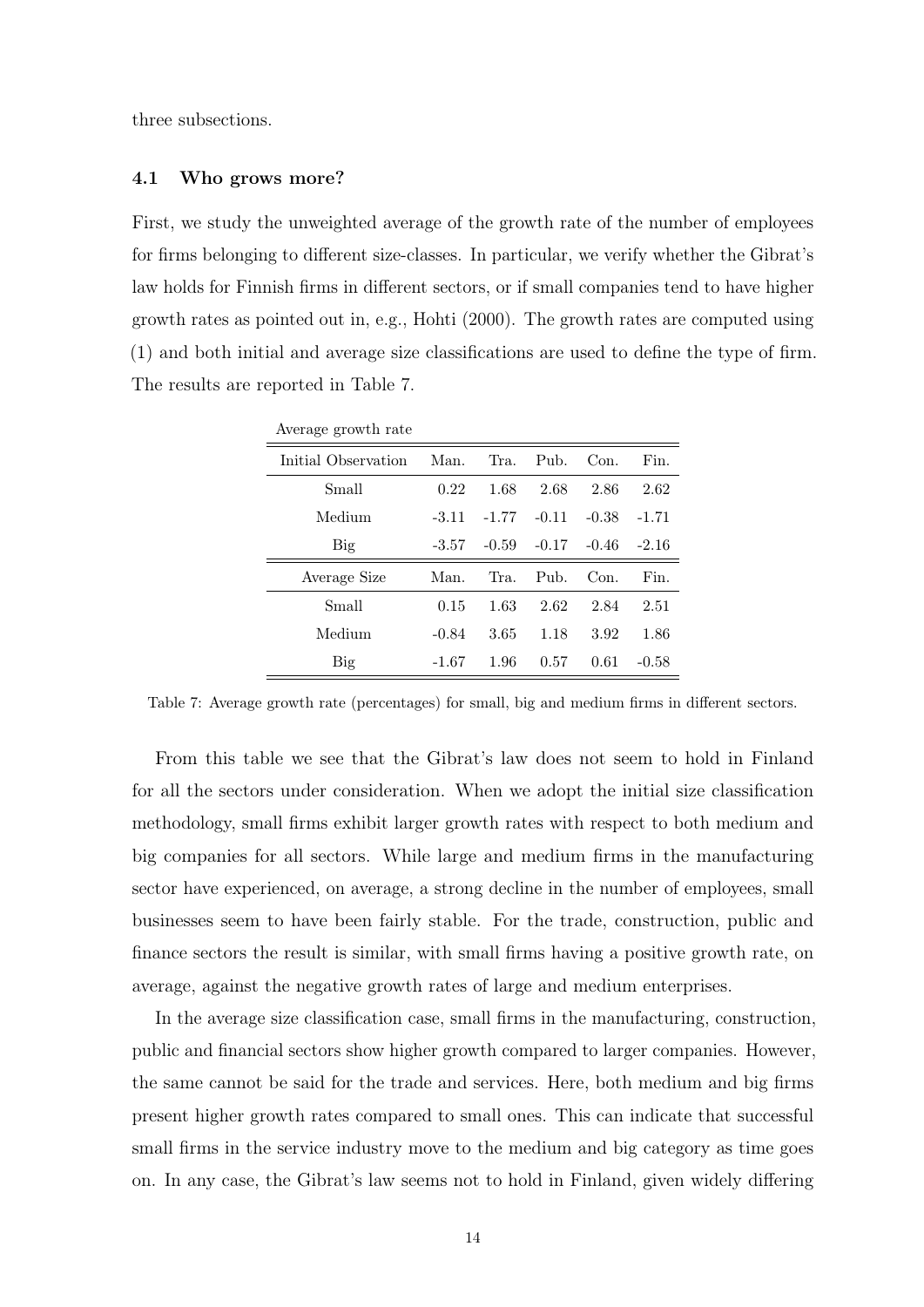average growth rates for different types of business units.

So far, we have examined growth rates for enterprise data including entry and exit. Most of the new companies entering in the market are small and only later on they hire more employees and move to other class sizes. Our class definition based on the average number of employees can milden this issue, but it can still create a distorted picture of how small firms are growing. Moreover, for policymakers it might be interesting to see the growth rates of small firms which are surviving over time, i.e. that are creating a constant flow of jobs. Newcomers might have initially large growth rates, but might last for only a short period of time. To investigate the Gibrat's law for more stable firms, we use a dataset including only businesses present during the whole sample period.

Below, we report the average growth rates for small, medium and large enterprises which have been present throughout the sample. Results are for both size classification methodologies.

| Average growth rate |         |         |                         |      |         |
|---------------------|---------|---------|-------------------------|------|---------|
| Initial Observation | Man.    | Tra.    | $P_{11}$ <sub>b</sub> . | Con. | Fin.    |
| Small               | 0.44    | 1.44    | 2.29                    | 1.97 | 1.21    |
| Medium              | $-2.14$ | $-0.81$ | 0.57                    | 0.33 | $-0.51$ |
| Big                 | -4.19   | $-1.01$ | $-0.06$                 | 0.53 | $-0.51$ |
| Average Size        | Man.    | Tra.    | $Pu$ <sub>b</sub> .     | Con. | Fin.    |
| Small               | 0.33    | 1.38    | 2.17                    | 1.94 | 1.19    |
| Medium              | $-0.14$ | 2.72    | 1.27                    | 3.65 | 0.12    |
| Big                 | $-1.08$ | 2.20    | 0.48                    | 3.88 | 0.12    |

Table 8: Average growth rate (percentages) for continuous small, big and medium firms in different sectors without entry and exit.

Table 8 indicates again that we cannot point out a unique relationship between firm size and growth. When we base our size class definition on the first observation of a firm, we get that small firms grow faster than large and medium enterprises for all the sectors of the economy. Using the average number of employees to define a firm as small or large gives us remarkably different results. The fact that we get similar results as in Table 7 indicates that entrant firms do not play an important role in terms of the Gibrat's Law in Finland, while the size-classification criterion does. While small enterprises (conditional on surviving over the whole sample period) grow more in the manufacturing and other sectors, the reverse is true for the service sector and the construction sector. It is important to notice that the service industry is by far the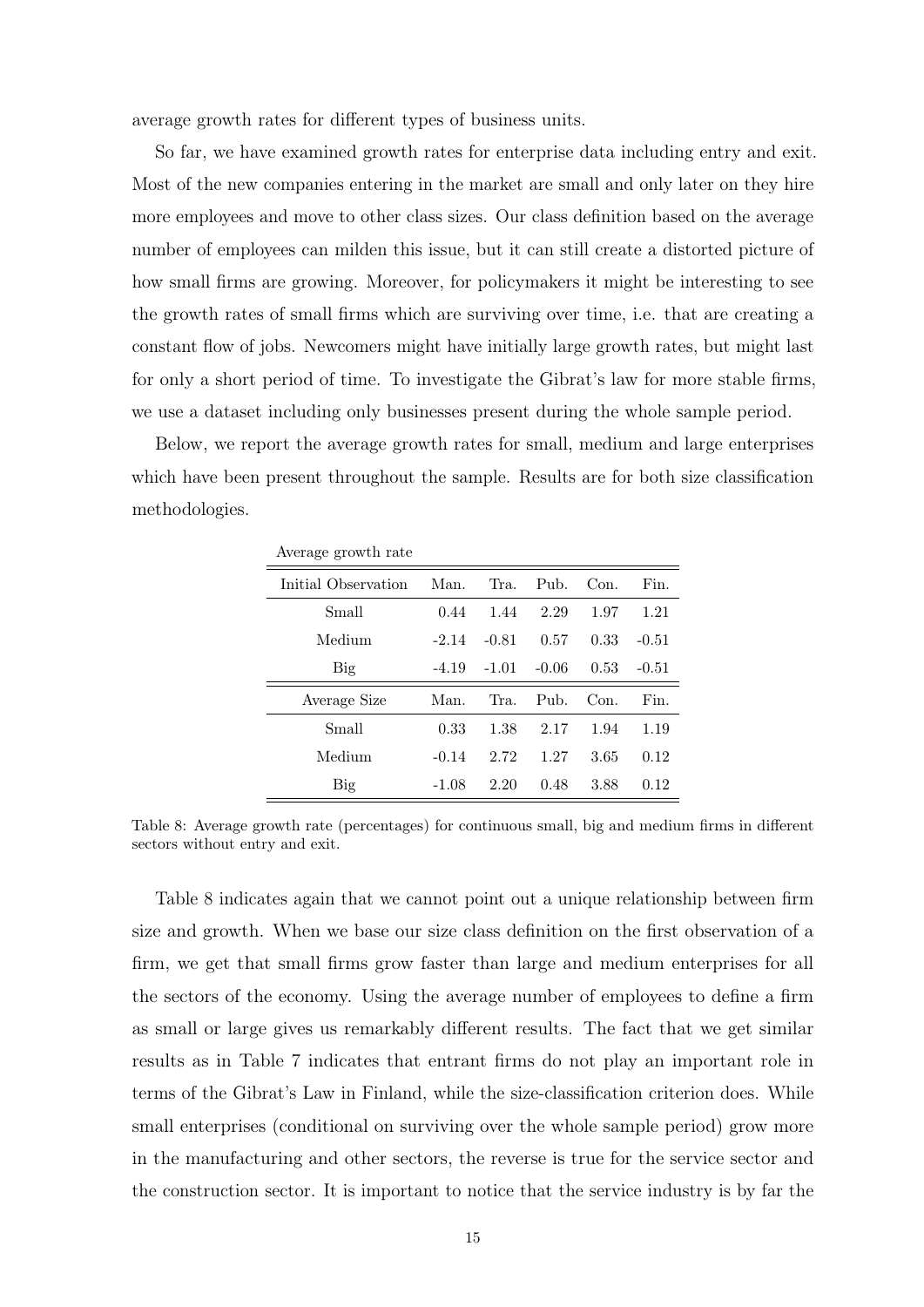most important in the Finnish economy.

Looking at the results reported in this subsection, we can draw few conclusions. First of all, the Gibrat's Law does not seem to hold in Finland for all sectors and types of firms analyzed. Furthermore, the different growth rates are not caused by the temporary growth of young small firms, but even considering long lasting businesses does not change the conclusion that size affects the growth rate of the firms. This is in contrast to what is found in Lotti et al. (2009), where it is argued that the Gibrat's Law holds in the long-run. If this is the case, we should see a convergence towards similar growth rates when examining firms that survive during the period 1998-2014.

When analyzing the growth rates in terms of small versus large firms, we cannot find a single pattern. Let's consider first the case where entry and exit is allowed. If we look at firms defined as small or big based on their first observation, which likely leads to an overestimation of successful small firms, we see that enterprises starting with few employees experience higher growth rates in all sectors. However, if we use average size to determine the size class we get a different result. Now, small firms have larger growth rates with respect to big ones for all sectors, except for the service and trade. Given that the service sector is by far the most important in the private job market (i.e. excluding the public sector), this result must be kept in mind.

Even if we disregard entry and exit from our dataset, we find similar results with respect to the growth-size relationship. If we base the size definition on the first observation in a firm's life, the conclusion we draw is that the small firms grow more, while when we use average size definition the pattern is reverted for the trade an services sector. From a policymaker point of view, it is extremely interesting to see that entrant firms are not the main driver of the size-growth relationship.

#### 4.2 Who creates more jobs?

After having investigated the growth rates of firms of different size, we now turn to examine which type of enterprises has created more (net) jobs in different sectors of the Finnish economy during the period going from January 1998 to September 2014. As it is done in the previous subsection, we report different results for different class size definitions and for datasets with and without entry and exit. First, we plot the growth rates of total employment generated by small, medium and large firms in the manufacturing and service sectors.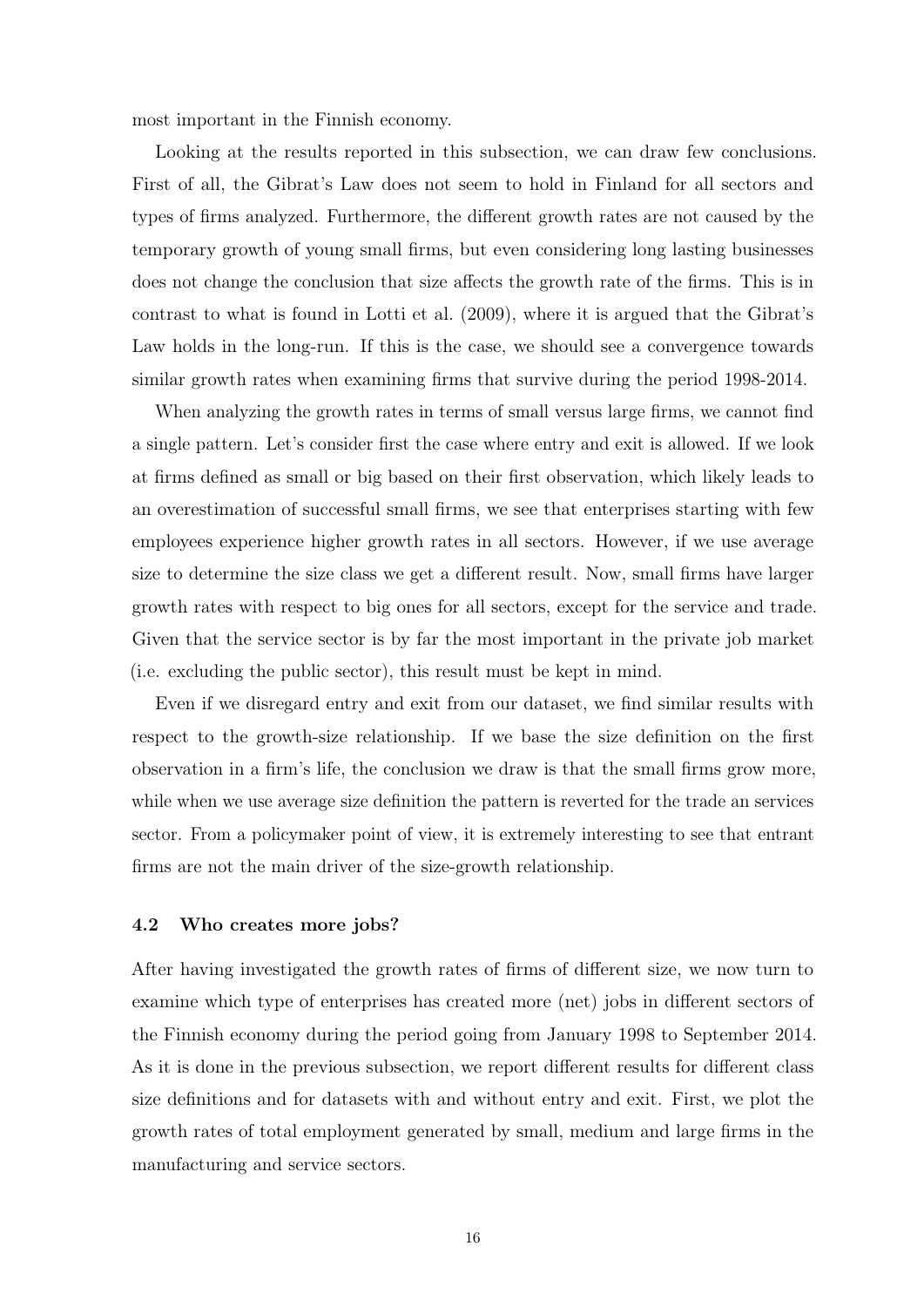

Figure 4: Growth rates of the total number of employees in different sectors, size class defined using the first observation.



Figure 5: Growth rates of the total number of employees in different sectors, size class defined by the average number of employees.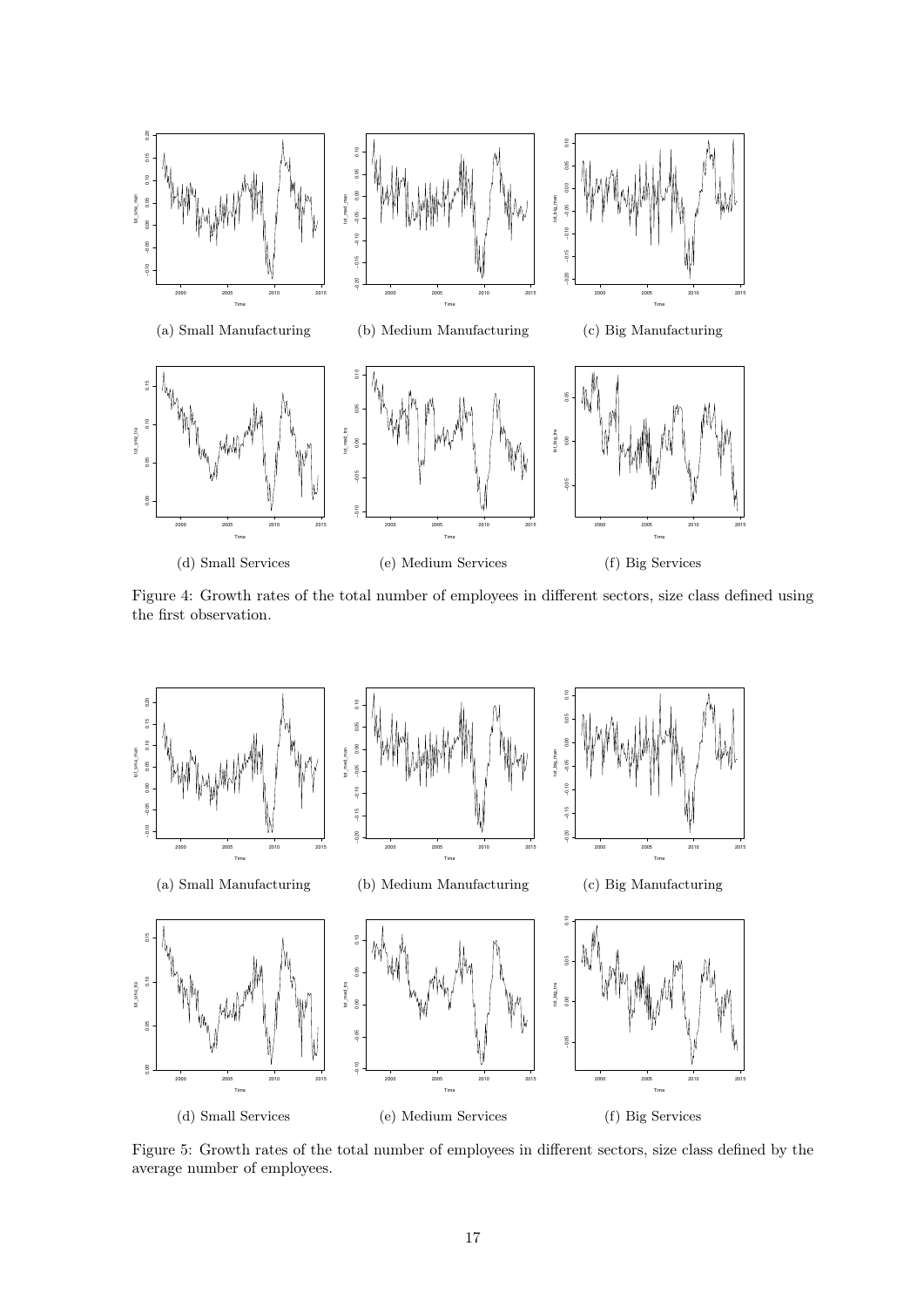One of the most striking features of Figure 4 and 5 is how the recent crisis has affected the Finnish job market. Enterprises of all size class and sectors have faced a severe decline in the number of workers and growth rates fail to raise even nowadays. Moreover, it is interesting to notice the striking similarity of the plots, regardless of the classification methodology adopted.

To get a clearer picture of which kind of firms has generated more net jobs within a sector, we look at the average of the growth rate of total workers, calculated following the standard formula (2). Again we consider both initial and average size classifications, to see how defining a firm to be small or large affects our results. Following the findings of Davis et al. (1996) and Neumark et al. (2011) we expect the growth rates to get closer when we use the average number of employees to determine the class of an enterprise.

| Average het job creation |         |      |      |       |         |
|--------------------------|---------|------|------|-------|---------|
| Initial Observation      | Man.    | Tra. | Pub. | Con.  | Fin.    |
| Small                    | 4.64    | 7.89 | 9.58 | 10.31 | 3.01    |
| Medium                   | $-1.09$ | 1.63 | 0.70 | 2.07  | 1.12    |
| Big                      | -1.76   | 0.26 | 0.44 | 0.52  | $-1.80$ |
| Average Size             | Man.    | Tra. | Pub. | Con.  | Fin.    |
| Small                    | 4.51    | 7.90 | 9.71 | 10.59 | 7.52    |
| Medium                   | $-0.71$ | 2.95 | 1.08 | 4.41  | 2.50    |
| Big                      | $-1.21$ | 1.29 | 0.53 | 0.46  | $-1.28$ |

Average net job creation

Table 9: Average net job creation rate (percentages) for small, big and medium firms in different sectors.

From Table 9, we see that small firms have created more net jobs, on average, compared to large and medium enterprises. Surprisingly, how we define a firm to be small or large does not seem to affect our results. Even after using the average size to select in which class a company falls, small employers generate considerably more jobs than the others.

After having examined the data including entry and exit, we now turn to firms that survive over our sample period. In this way, we try to disentangle the job creation due to new businesses (which might not survive for long) and the one generated by growing existing firms. We report the results for both classification methods.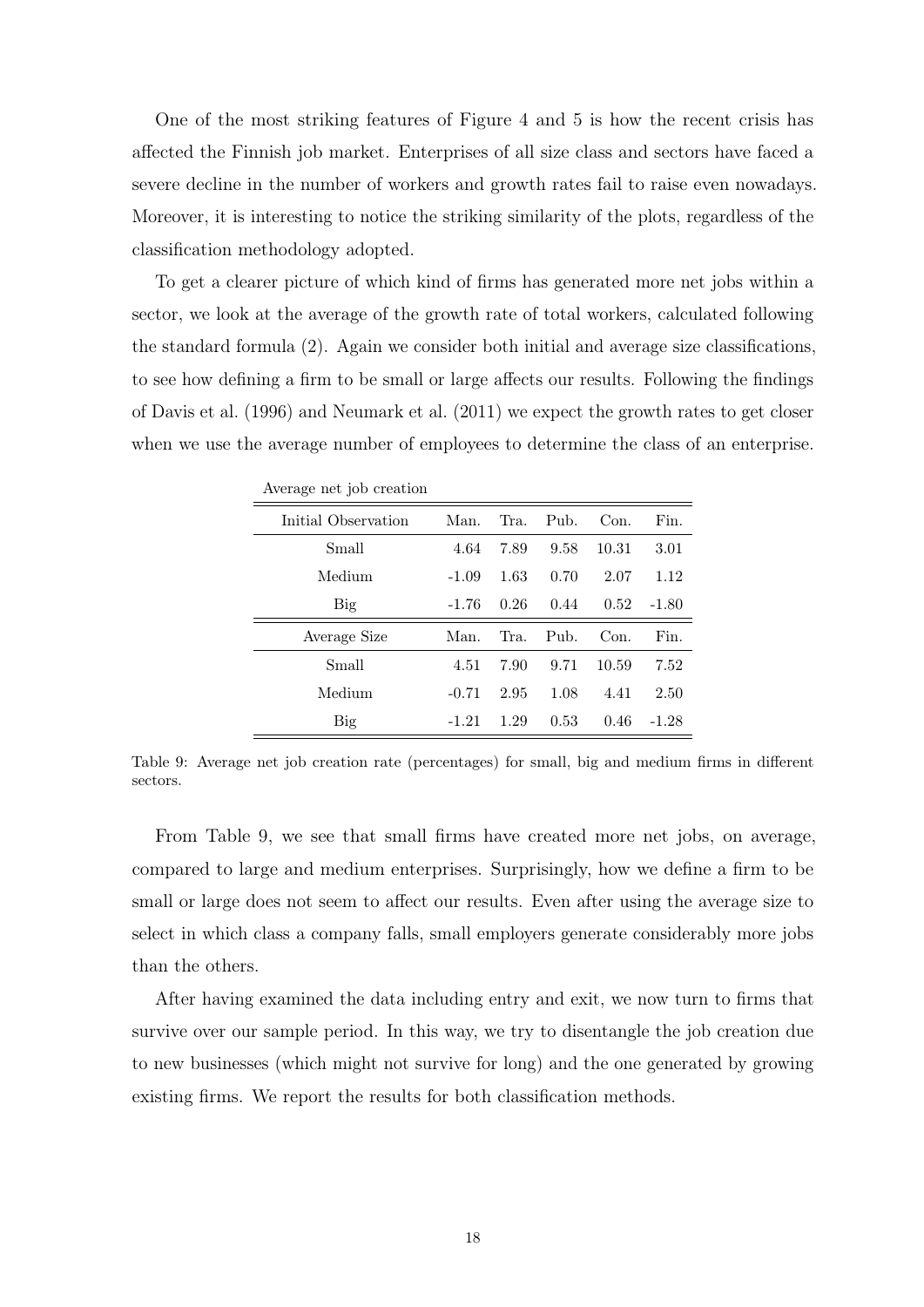Average net job creation

| Initial Observation | Man.    | Tra.    | $P11b$ .        | Con.    | Fin. |
|---------------------|---------|---------|-----------------|---------|------|
| Small               | 2.11    | 3.67    | 4.99            | 3.51    | 1.37 |
| Medium              | 0.03    | 1.60    | 1.04            | 3.94    | 0.71 |
| Big                 | $-2.89$ | $-0.41$ | 0.50            | $-0.12$ | 0.71 |
|                     |         |         |                 |         |      |
| Average Size        | Man.    | Tra.    | P <sub>uh</sub> | Con.    | Fin. |
| Small               | 0.96    | 2.34    | 2.83            | 2.99    | 1.36 |
| Medium              | $-0.30$ | 2.17    | 0.90            | 3.91    | 0.65 |

Table 10: Average net job creation rate (percentages) for small, big and medium continuous firms in different sectors without entry and exit.

Based on these results we see that small firms which have survived between 1998 and 2014 have generated relatively more jobs compared to their large counterparts. This result holds true for all sectors and for both classification methodologies. However, using the average size as classification criterion leads to smaller differential between the small and large firms (medium firms growth rates are even more similar or even exceed the growth of the small counterparts). This is in line with what is found in Neumark et al. (2011), where they show that the classification method can have a converging effect onto the growth rates of small and big firms.

So, far we have studied the net job creation of small versus big firms, relative to the number of workers employed in those class of companies using formula (2). Yet, it might be more meaningful to examine the net job creation relative to the overall number of employees in the sector of interest. In this way, we are able to compare straightforwardly the net job creation of small and large businesses. This can be done by using

$$
g_t = \frac{L_{t,Size} - L_{t-12,Size}}{L_{t-12,Total}} \tag{4}
$$

for each sector of this study. Here, *T* otal represent the sum of the number of employees inside a given sector. In the next tables, we report the average growth rates attributable to each size class, using (4). We do this using both initial and average number of employees classifications, and for both datasets with and without entry and exit.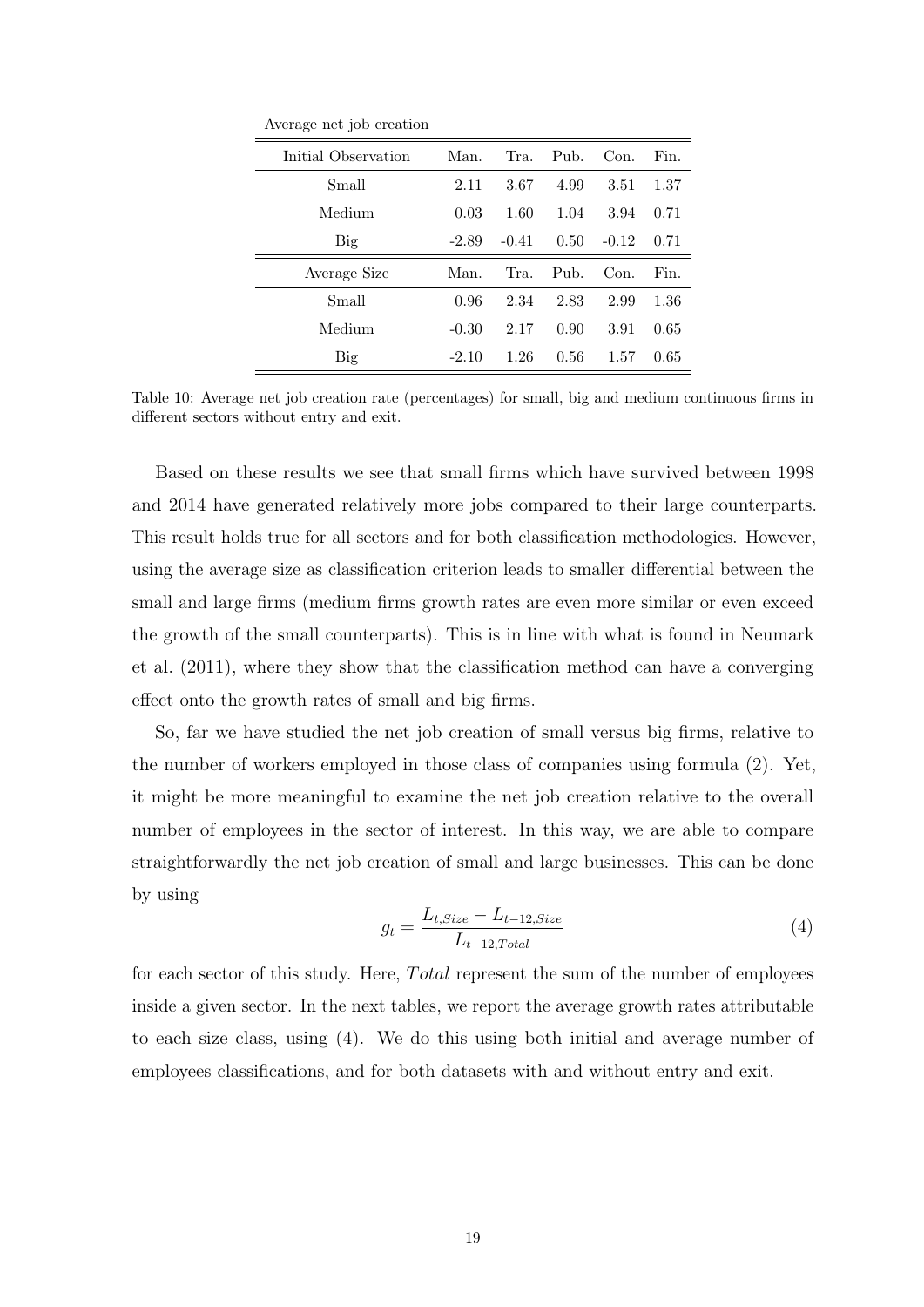Average net job creation

| Initial Observation | Man.    | Tra. | P <sub>uh</sub> | Con. | Fin.    |
|---------------------|---------|------|-----------------|------|---------|
| Small               | 1.56    | 4.46 | 0.78            | 6.82 | 0.96    |
| Medium              | $-0.30$ | 0.40 | 0.06            | 0.51 | 0.20    |
| Big                 | $-0.75$ | 0.12 | 0.37            | 0.10 | $-0.58$ |
| Average Size        | Man.    | Tra. | $P11b$ .        | Con. | Fin.    |
| Small               | 1.33    | 3.89 | 0.65            | 6.52 | 1.24    |
| Medium              | $-0.20$ | 0.72 | 0.10            | 1.10 | 0.35    |
| Big                 | $-0.55$ | 0.44 | 0.44            | 0.09 | $-0.99$ |

Table 11: Average net job creation rate (percentages) for small, big and medium firms in different sectors relative to total employees in the sector.

| Average net job creation |         |         |      |         |      |
|--------------------------|---------|---------|------|---------|------|
| Initial Observation      | Man.    | Tra.    | Pub. | Con.    | Fin. |
| Small                    | 0.57    | 1.72    | 0.20 | 2.22    | 0.26 |
| Medium                   | $-0.04$ | 0.36    | 0.07 | 0.96    | 0.25 |
| Big                      | $-1.45$ | $-0.13$ | 0.38 | $-0.12$ | 0.24 |
| Average Size             | Man.    | Tra.    | Pub. | Con.    | Fin. |
| Small                    | 0.25    | 1.00    | 0.14 | 1.78    | 0.18 |
| Medium                   | $-0.08$ | 0.48    | 0.07 | 0.93    | 0.21 |
| Big                      | $-1.06$ | 0.49    | 0.44 | 0.29    | 0.27 |

Table 12: Average net job creation rate (percentages) for small, big and medium continuous firms in different sectors relative to total employees in the sector.

Tables 11-12 confirm our initial results. Across all size classification methods and sectors, small firms have been the main job creator in the Finnish economy. The only exception is the public sector, which is expected to show very different employment patterns. Continuous firms of different size classes have experienced more similar net job creation rates, with the financial sector showing a very small difference between small and large companies. The size classification has again a converging effect on the job creation.

Overall, the main finding of this subsection is that Finnish small firms have generated substantially higher net job creation rates, both relative to their contribution to a sector and to the total number of employees in the industry. The size classification methodology and the exclusion of entry and exit affect the magnitude of this relationship, reducing the net job creation attributed to enterprises with fewer employees (as found in the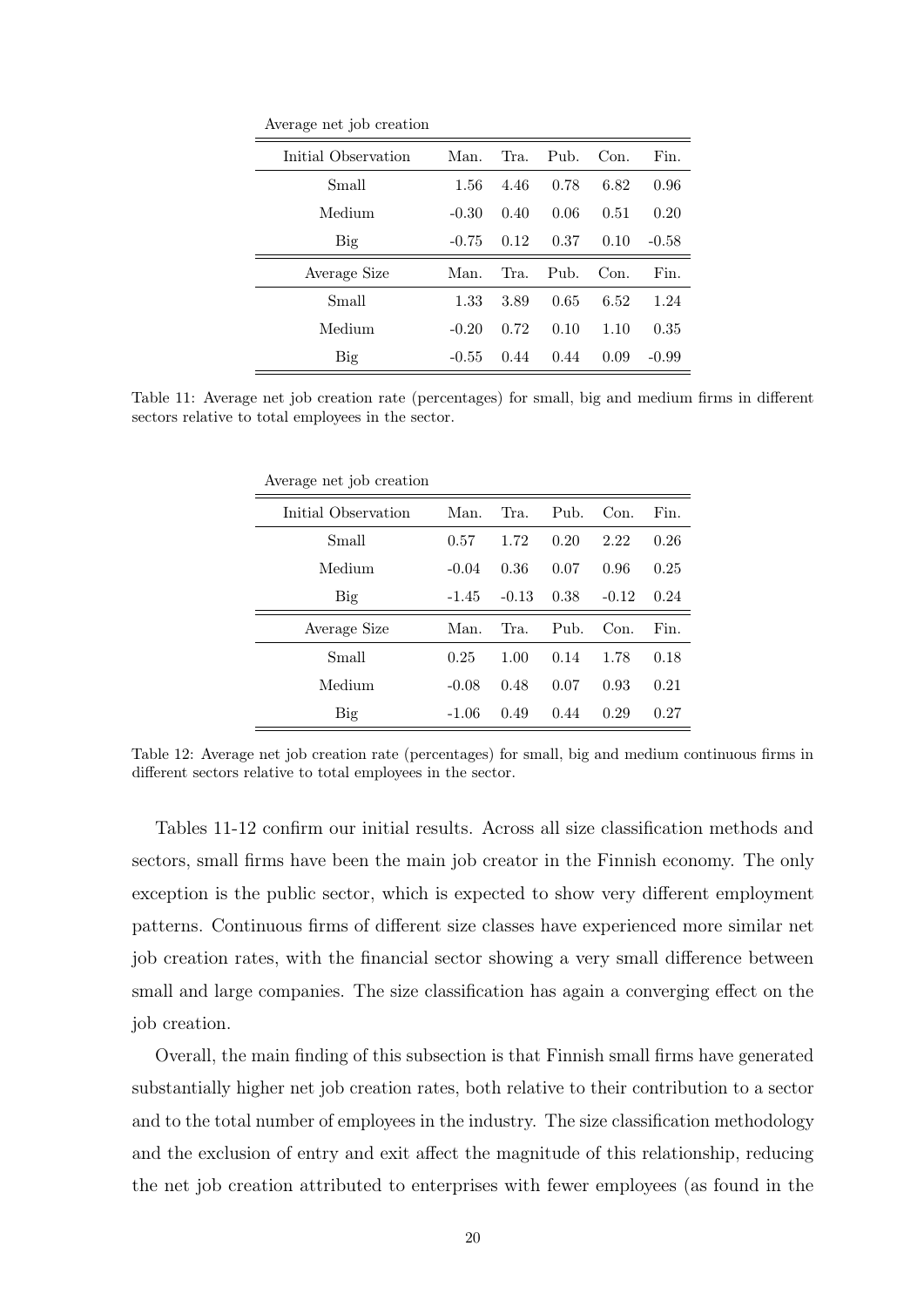literature), but small firms show a consistently higher contribution to the growth of Finnish employment.

#### 4.3 Who is more procyclical?

We now turn to the question, raised in Moscarini and Postel-Vinay (2012), about the correlation between the aggregate unemployment rate and the growth rates of firms of different size. In their work, the authors find that large enterprises are more sensitive to business cycle conditions compared to small companies. This finding holds for all sectors, in multiple countries and seems not to be caused by the entry and exit patterns.

We start by replicating the same exercise carried out in their paper, i.e. we compute the firms' growth rate using (1) and take the cross-sectional average within a size class. We define this average growth rates as  $g_{t,size}$  where size can be small, medium or big. Finally, we correlate the differential of the average growth rates between large and small firms (in deviation from trend), which we denote as  $\hat{g}_t$ , with the cyclical component of the aggregate unemployment rate. Both series are detrended using the Hodrick-Prescott filter with a large  $\lambda$  value (we follow the suggestion of Shimer (2012)).

First, we compute these correlations using the datasets which include entry and exit. We do this for both type of size classification explained earlier, i.e. using the initial size and the average size over an enterprise life. Results are reported in Table 13.

| Initial Observation | Man. | Tra.                                                       | Pub. Con. | Fin. |
|---------------------|------|------------------------------------------------------------|-----------|------|
| $\widehat{g}_t$     |      | $-0.13^*$ $-0.23^{**}$ $-0.00$ $-0.23^{***}$ $-0.16^{**}$  |           |      |
| Average size        |      | Man. Tra.                                                  | Pub. Con. | Fin. |
| $\widehat{g}_t$     |      | $-0.13^*$ $-0.30^{***}$ $0.01$ $-0.30^{***}$ $-0.24^{***}$ |           |      |

Correlation with unemployment rate

Table 13: Correlation between the differential between average growth rate of big and small firms in different sectors, and the detrended unemployment rate.\*, \*\*, \*\*\* indicates statical significance at a 10/5/1 % confidence level, respectively

From the tables above, we see that the findings of Moscarini and Postel-Vinay (2012) hold for the Finnish economy, when we include entry and exit. Small firms tend to be substantially less procyclical compared to large ones and this is evidenced in a negative correlation coefficient between the big-small firms differential and the aggregate unemployment. This holds for most sectors, except for public enterprises. In this case, small and big firms' net job creation show a similar correlation with the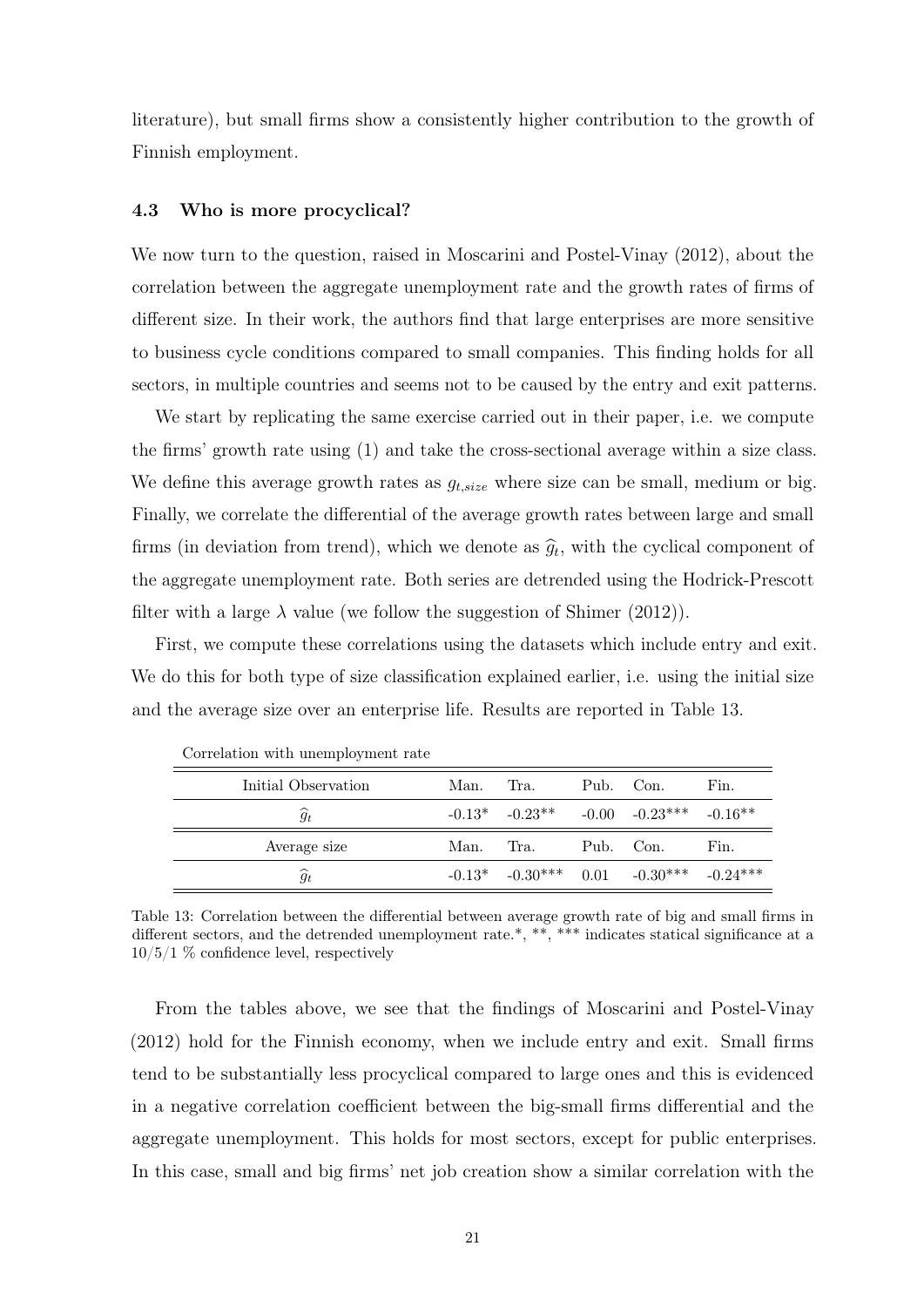detrended unemployment rate. Government controlled firms tend to have very different employment patterns compared to private companies and are in general less affected by the business cycle.

We now repeat the analysis excluding the effects of firms leaving and entering in the market. Table 14 includes the correlation between the average growth rates of continuous firms and the detrended unemployment rate.

| Initial Observation | Man.    | Tra.                                             | Pub. Con. | Fin.                  |
|---------------------|---------|--------------------------------------------------|-----------|-----------------------|
| $\widehat{g}_t$     | $-0.01$ | $-0.11$                                          |           | $0.01 -0.08 -0.20***$ |
| Average Size        | Man.    | Tra.                                             | Pub. Con. | Fin.                  |
| $\widehat{g}_t$     |         | $-0.14***$ $-0.21***$ $0.02$ $-0.13*$ $-0.28***$ |           |                       |
|                     |         |                                                  |           |                       |

Correlation with unemployment rate

Table 14: Correlation between average growth rate (percentages) and the detrended unemployment rate for continuous small, big and medium firms in different sectors. \*, \*\*, \*\*\* indicates statical significe at a  $10/5/1$  % confidence level, respectively

The exclusion of entry and exit slightly changes our conclusions. When we use the initial observation type of size classification, we get that the manufacturing sector does not show the same behavior as in Moscarini and Postel-Vinay (2012), with the very low correlation between the unemployment rate and the differential. For the other sectors, the correlation between the differential employment growth and the detrended unemployment rate reflects again the pattern found in Table 13. Also in this case, the public sector presents a very different behavior with respect to the prociclicality of different firms. Notice that in the case of continuous firms, the method of size classification affects the correlation between the differential employment growth and the unemployment rate. Using the average number of employees as determinant of the size of units leads the correlations to be lower, except for the public sector.

So far, we have been focusing on the relation between the average net job creation and the unemployment rate. However, a related interesting question is whether the common shocks underlying firms employment have a different correlation with the aggregate economic conditions, based on firm's size. We estimate the comovements underlying our firm-level data using the factor model of Stock and Watson (2002), described in Section 2, and we select the number of factors with the Bai and Ng (2002) criteria. Using the estimated factors and the corresponding factor loadings we can compute the cross sectional average of the common component  $C = F\Lambda'$  for small and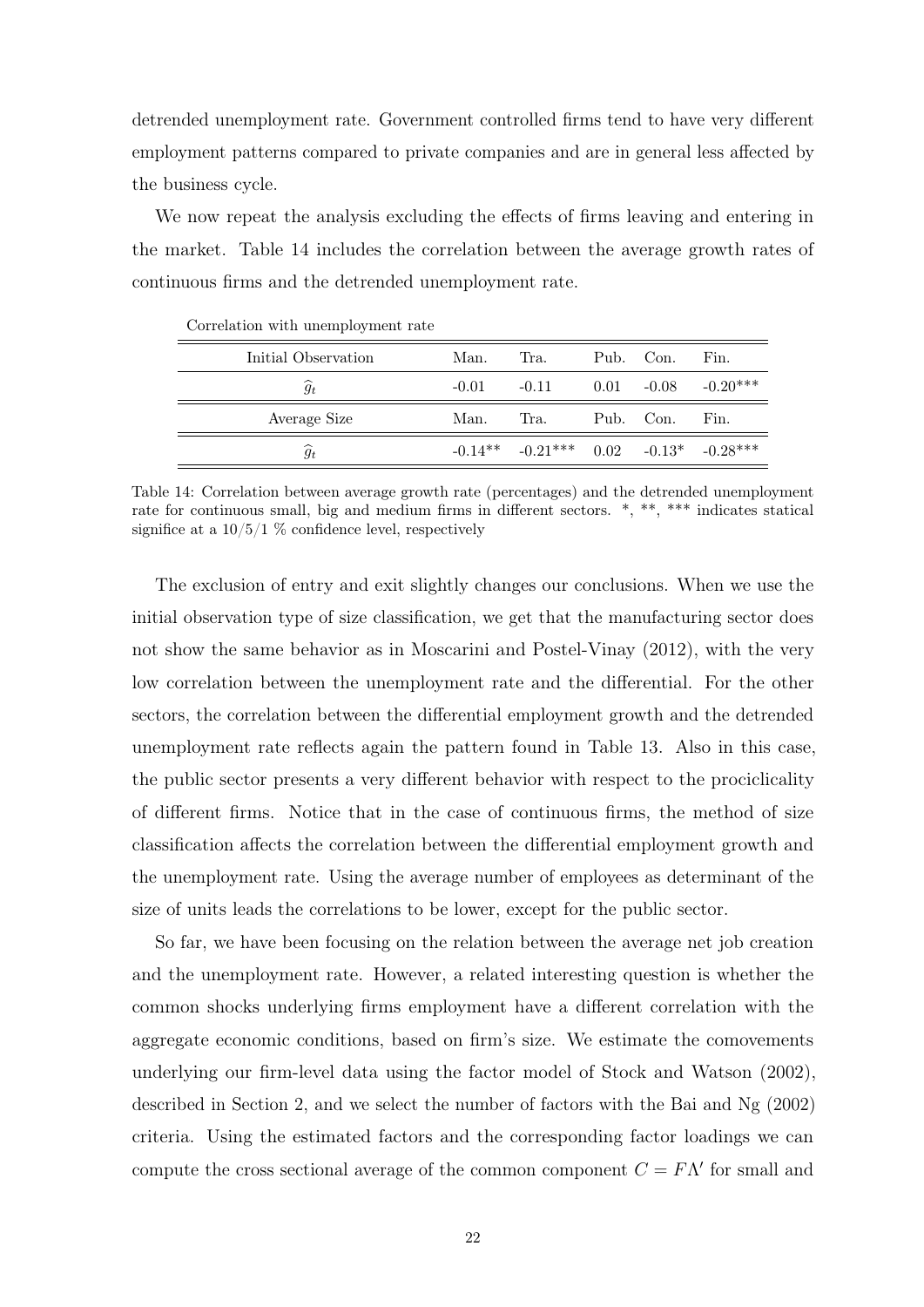large firms. We then detrend the differential between these common components in the same fashion as we did for the average growth rates. We denote this variable as  $C_t$ . We first plot the big versus small differential of the average growth rates and of the estimated common components for the services and manufacturing industries.



Figure 6: Average growth rate and common component differential for firms defined using the first observation.



Figure 7: Average growth rate and common component differential for firms defined using the average size.

As we can see from Figure 6 and 7, the differentials of the growth rate and of the common components are positively correlated, with coefficients ranging to 0.41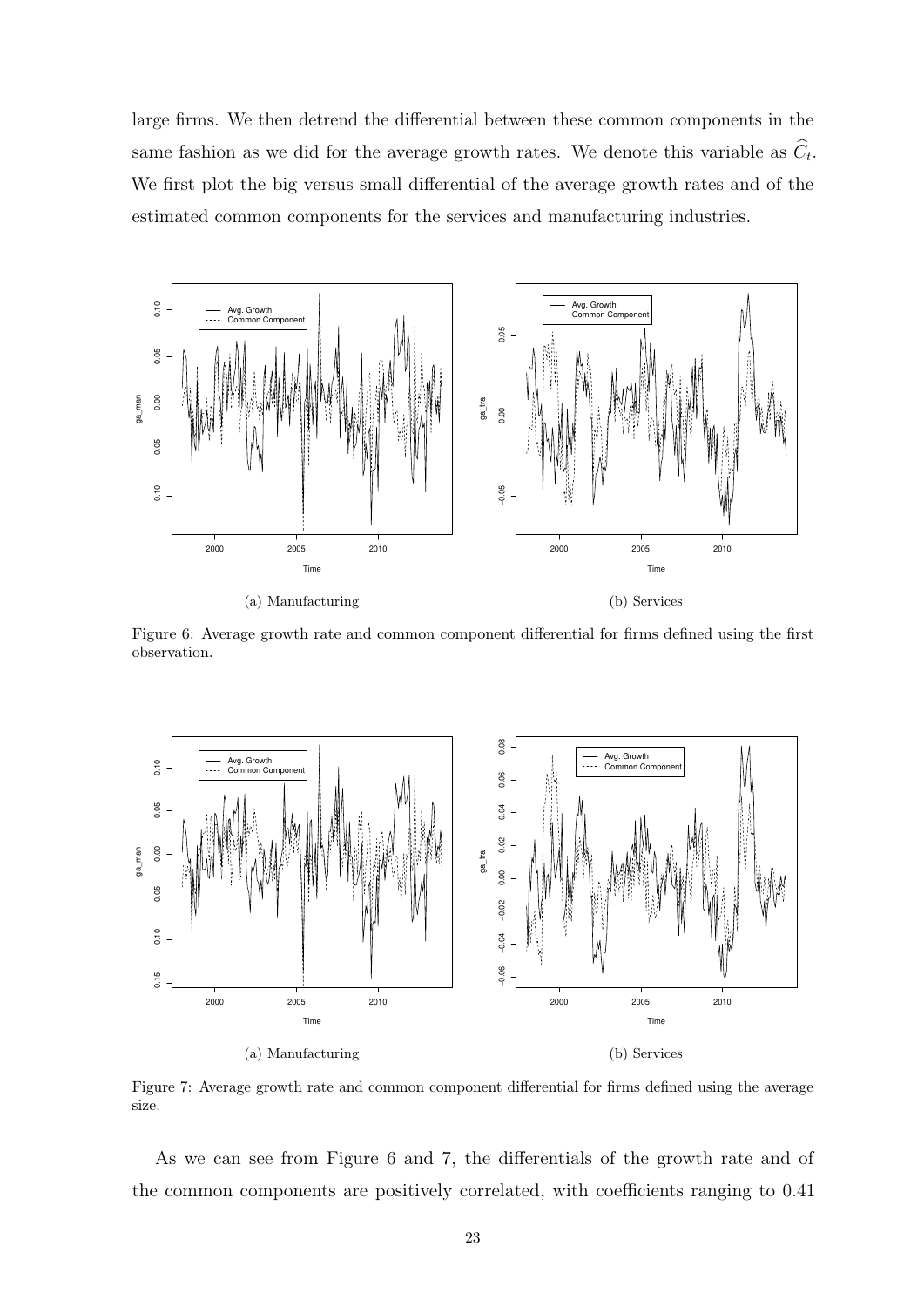to 0.55. However we can notice some large differences during times of high volatility, e.g., right after the Great Recession. In the tables below, we report the correlations between the common components and the aggregate unemployment rate, however only for continuous firms without any missing values.

| Correlation with unemployment rate |      |                                           |      |                                                   |           |
|------------------------------------|------|-------------------------------------------|------|---------------------------------------------------|-----------|
| Initial Observation                | Man. | Tra.                                      | Pub. | Con.                                              | Fin.      |
| $\widehat{C}_t$                    |      |                                           |      | $0.18***$ $-0.30***$ $-0.09$ $-0.21***$ $0.20***$ |           |
| Average Size                       | Man. | Tra.                                      | Pub. | Con.                                              | Fin.      |
| $\widehat{C}_t$                    |      | $-0.12^*$ $-0.26^{***}$ $-0.12^*$ $-0.11$ |      |                                                   | $0.20***$ |

Correlation with unemployment rate

Table 15: Correlation between the detrended unemployment rate and  $\hat{C}_t$ , \*\*, \*\*\* indicates statical significe at a  $10/5/1$  % confidence level, respectively

Using common components instead of the average growth rates does not produce dramatically different results. As in the continuous firms analysis, the way we classify the companies' size class affects our conclusions, at least for the manufacturing sector. If we use the first observation to define an enterprise as small or large, we get that for the manufacturing industry small firms are more procyclical than big ones. Again, if we use the average number of employees as a measure of firm size, the result is overturned to what Moscarini and Postel-Vinay (2012) find. Interestingly, for the financial sector we get that large enterprises are less procyclical than small ones, for both types of size classification.

We have looked at the common forces underlying firm-level personnel data. Not only we focused on the latent factors, but the average of the net job creation rate can be seen as part of the common component. In our dataset, the correlation between the average net job creation and the common factors of the same type of firms can be as high as 0.85, indicating that these series contain similar information as the factors. Yet, it is interesting to see the relation between the idiosyncratic shocks affecting different companies and the business cycle. To do this, we simply estimate the average idiosyncratic shocks using (3), compute the differential between the large and small businesses and calculate the correlation with the detrended unemployment. These idiosyncratic shocks are denoted as  $\hat{\epsilon}_t$ . Recently, there has been an extensive macroeconomic literature on the effect of idiosyncratic shocks of individual firms onto the aggregate economy. An example from this research is Gabaix (2011), where the author formulates the "granular hypothesis". The main idea of this paper is that shocks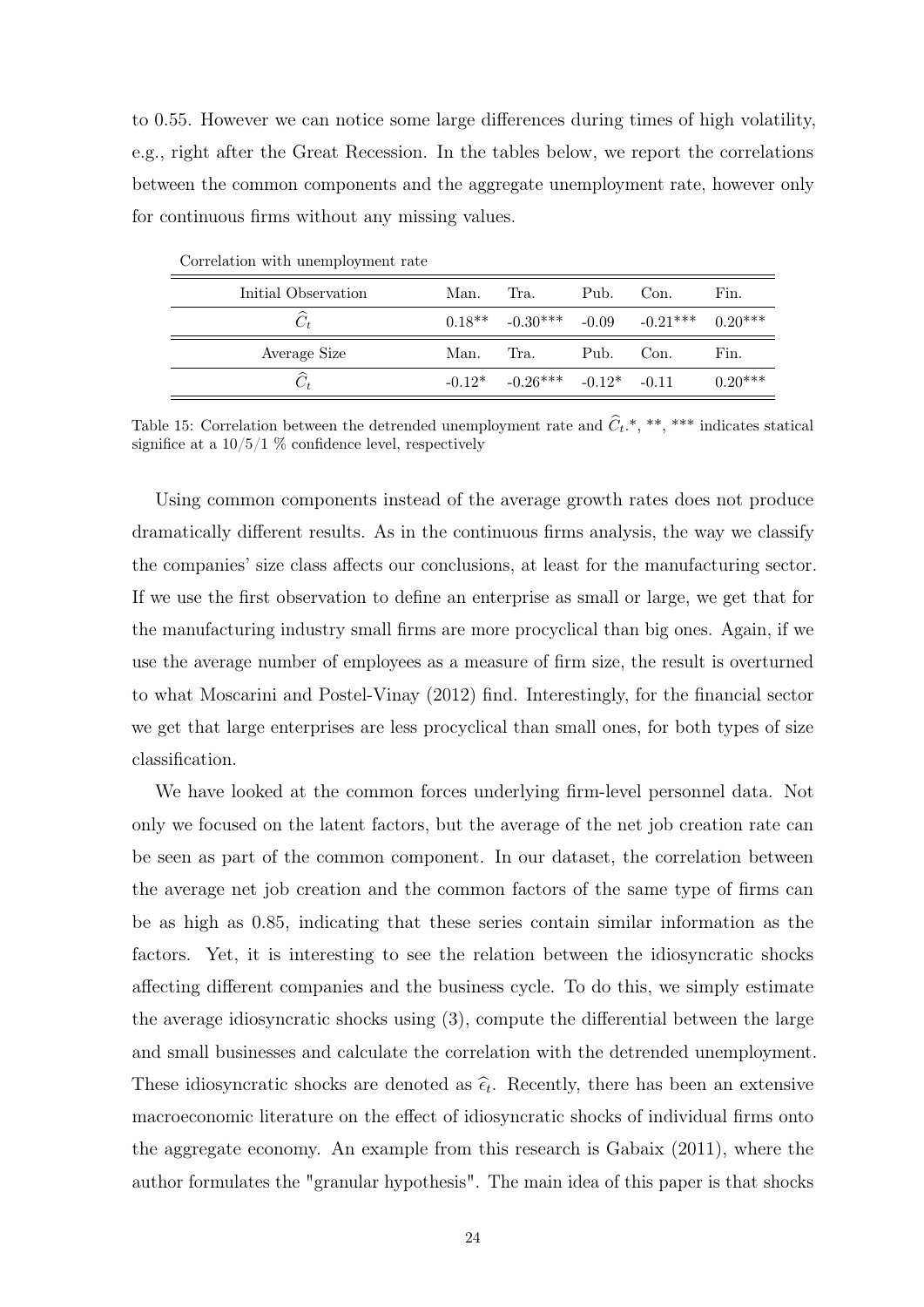affecting large firms have a considerable impact on the aggregate business cycle, because they do not average out due to the fat tail of the firm size distribution of many economies. If we find a large negative correlation between the differential idiosyncratic shock and the detrended unemployment rate then we would have evidence for granularity in the Finnish job market.

Below we present the correlation between the unemployment rate and the average idiosyncratic components for different categories of firms.

| Initial Observation    | Man.       |                                                           | Tra. Pub. | Con.                                 | Fin. |
|------------------------|------------|-----------------------------------------------------------|-----------|--------------------------------------|------|
| $\widehat{\epsilon}_t$ | $-0.21***$ |                                                           |           | $-0.08$ $0.03$ $-0.27***$ $-0.25***$ |      |
| Average Size           | Man.       |                                                           | Tra. Pub. | Con.                                 | Fin. |
| $\widehat{\epsilon}_t$ |            | $-0.13^*$ $-0.34^{***}$ $0.10$ $-0.16^{**}$ $-0.25^{***}$ |           |                                      |      |

| Correlation with unemployment rate |  |  |  |  |
|------------------------------------|--|--|--|--|
|------------------------------------|--|--|--|--|

Table 16: Correlation between the average idiosyncratic component and the detrended unemployment rate for continuous small, big and medium firms in different sectors. In the table, \*, \*\*, \*\*\* indicates statical significance at a  $10/5/1$  % confidence level, respectively

Table 16 evidences a strong negative correlation between the idiosyncratic components differential and the detrended unemployment rate, pointing toward a possible granular effect in the Finnish economy. Individual shocks affecting large companies are more procyclical, indicating that temporary idiosyncrasies in large firms might have significant effect on the aggregate employment.

So far, we have looked at unconditional correlations and found similar results as in Moscarini and Postel-Vinay (2012). Overall, large firms seem to be more procyclical than small ones. This conclusion does not perfectly reconcile with what we found in the previous subsections. As we have seen, small firms have been the main force behind net job creation for all sectors of the Finnish economy, while we have now found that large firms should create more jobs during expansions and destroy more of them during recessions. The mean of the year-on-year change in unemployment is -0.24, which indicates that Finland has experienced a steady decay in the unemployment rate. If the large enterprises would be consistently more procyclical, on average, they should create more jobs than small ones. The discrepancy between our empirical results can be explained by looking at how the correlation between the detrended unemployment rate and the differential net job creation of large and small firms changes with the business cycle. In other words, is the more pronounced procyclicality of large enterprises due to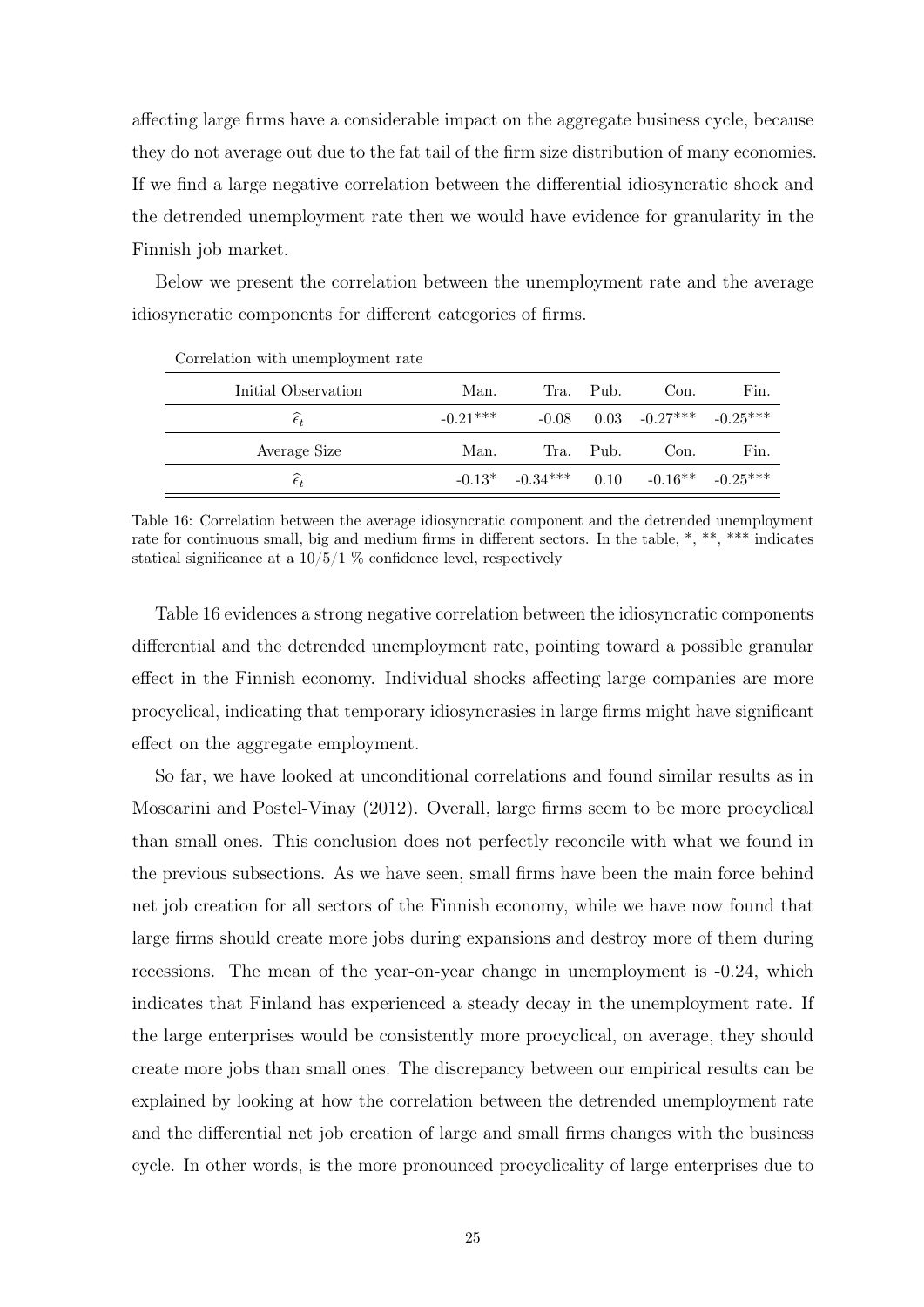higher job creation during expansions or due to higher job destruction during times of high unemployment? To check for this, we compute the correlations between the differential net job growth and the unemployment rate conditional on the detrended unemployment being below its average (expansions) or above its average (recession). We do this for both size classification methodologies and for both data including entry and exit, considering only continuous firms.

| Initial Observation   | Man.       | Tra.       | Pub.    | Con.       | Fin.    |
|-----------------------|------------|------------|---------|------------|---------|
| $\hat{g}_t$ Expansion | 0.09       | 0.01       | $-0.06$ | $-0.30***$ | $-0.03$ |
| $\hat{g}_t$ Recession | $-0.29***$ | $-0.25***$ | 0.04    | $-0.25***$ | 0.09    |
| Average Size          | Man.       | Tra.       | Pub.    | Con.       | Fin.    |
| $\hat{g}_t$ Expansion | 0.04       | $-0.09$    | $-0.05$ | $-0.34***$ | $-0.07$ |
| $\hat{g}_t$ Recession | $-0.25***$ | $-0.30***$ | 0.07    | $-0.26***$ | $-0.08$ |

Correlation with unemployment rate

Table 17: Correlation between the differential between average growth rate of big and small firms in different sectors, and the detrended unemployment rate conditional on business cycle. In the table,  $*,$ \*\*, \*\*\* indicates statical significance at a  $10/5/1$  % confidence level, respectively

| Initial Observation   | Man.       | Tra.       | Pub. | Con.       | Fin.       |
|-----------------------|------------|------------|------|------------|------------|
| $\hat{g}_t$ Expansion | $0.12*$    | 0.05       | 0.01 | $-0.02$    | $-0.05$    |
| $\hat{g}_t$ Recession | $-0.23***$ | $-0.20***$ | 0.05 | $-0.23***$ | $-0.29***$ |
| Average Size          | Man.       | Tra.       | Pub. | Con.       | Fin.       |
| $\hat{g}_t$ Expansion | $-0.04$    | $-0.10$    | 0.03 | $-0.09$    | $-0.09*$   |
| $\hat{g}_t$ Recession | $-0.27***$ | $-0.19***$ | 0.08 | $-0.18**$  | $-0.35***$ |

Correlation with unemployment rate

Table 18: Correlation between the differential between average growth rate of continuous big and small firms in different sectors, and the detrended unemployment rate conditional on business cycle. In the table, \*, \*\*\*, \*\*\* indicates statical significance at a  $10/5/1$  % confidence level, respectively

Tables 17 and 18 give us an interesting piece of evidence that can help us reconcile the results of Moscarini and Postel-Vinay (2012) and the larger contribution of small firms to net job creation. Independently of the classification methodology and of whether we include entry and exit in the dataset, we find that the correlation between the differential net job creation and the unemployment rate is consistently higher (in absolute terms) during the recession periods. On the other hand, the correlation becomes positive during expansions, contradicting our previous results. It seems that, for the Finnish economy, larger firms are more responsive to high unemployment rates but are not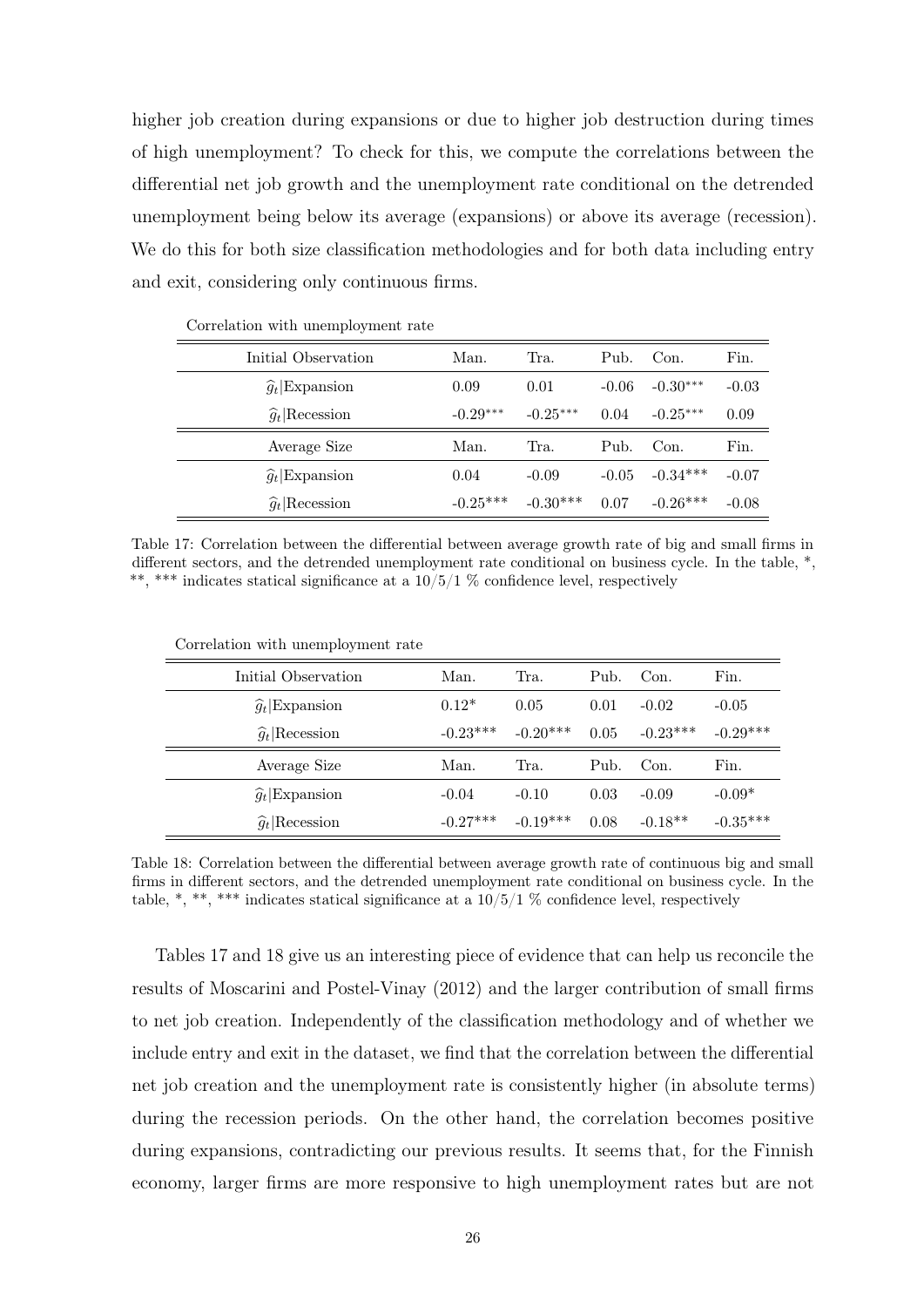more procyclical than small enterprises during expansions. The original reasoning behind the Moscarini and Postel-Vinay (2012) findings lays in the greater ability of big firms to increase the number of employees during favorable economic conditions. In contrast, small firms have more credit constraints, so they are not able to hire as much as they would like to. During recessions, large employers need to reduce the number of workers to adjust their production, while small enterprises do not have this necessity because they did not increase the number of employees during previous expansions. This reasoning does not hold in light of the results in Tables 17-18, because the high negative correlations appear only during recessions. It seems that large firms have destroyed more jobs during tougher economic conditions but did not hire more than small businesses during expansions. This might indicate that large firms have shifted to a less labor intensive productions while small firms, possibly due to credit constraints, have not improved their technology to rely less on the labor input. These results are particularly evident in the manufacturing and service sectors, while the public sector and the construction one do not seem to experience the same pattern. However, the construction industry is fairly small in terms of employees and the public sector likely follows very different logics in terms of employment decisions. The shift to less labor intensive production is discussed in Kyyra and Maliranta (2008), where they document the declining labor share of the Finnish economy. They point out that the leading cause of the fall in the labor share is due to the reallocation of production to less labor reliant enterprises, rather than the adjustments within firms. Another explanation for this higher procyclicality of large firms during times of economic contraction can be found in Böckerman and Maliranta (2012), where the authors find a negative effect of globalization on the labor share in the Finnish manufacturing sector (possibly because large firms move their production outside Finland). In particular, they find a shift in the value added toward capital intensive firms, which we can argue to be the larger companies.

As a summary, in this subsection we have examined the procyclicality of small and large firms with respect to employment patterns. We found that the stylized facts studied in Moscarini and Postel-Vinay (2012) hold for the Finnish economy, except for the public sector, and for the manufacturing industry when we use continuous firms classified based on their first observation. Not only we have seen that differential growth rates are substantially negative correlated with the aggregate unemployment rate, but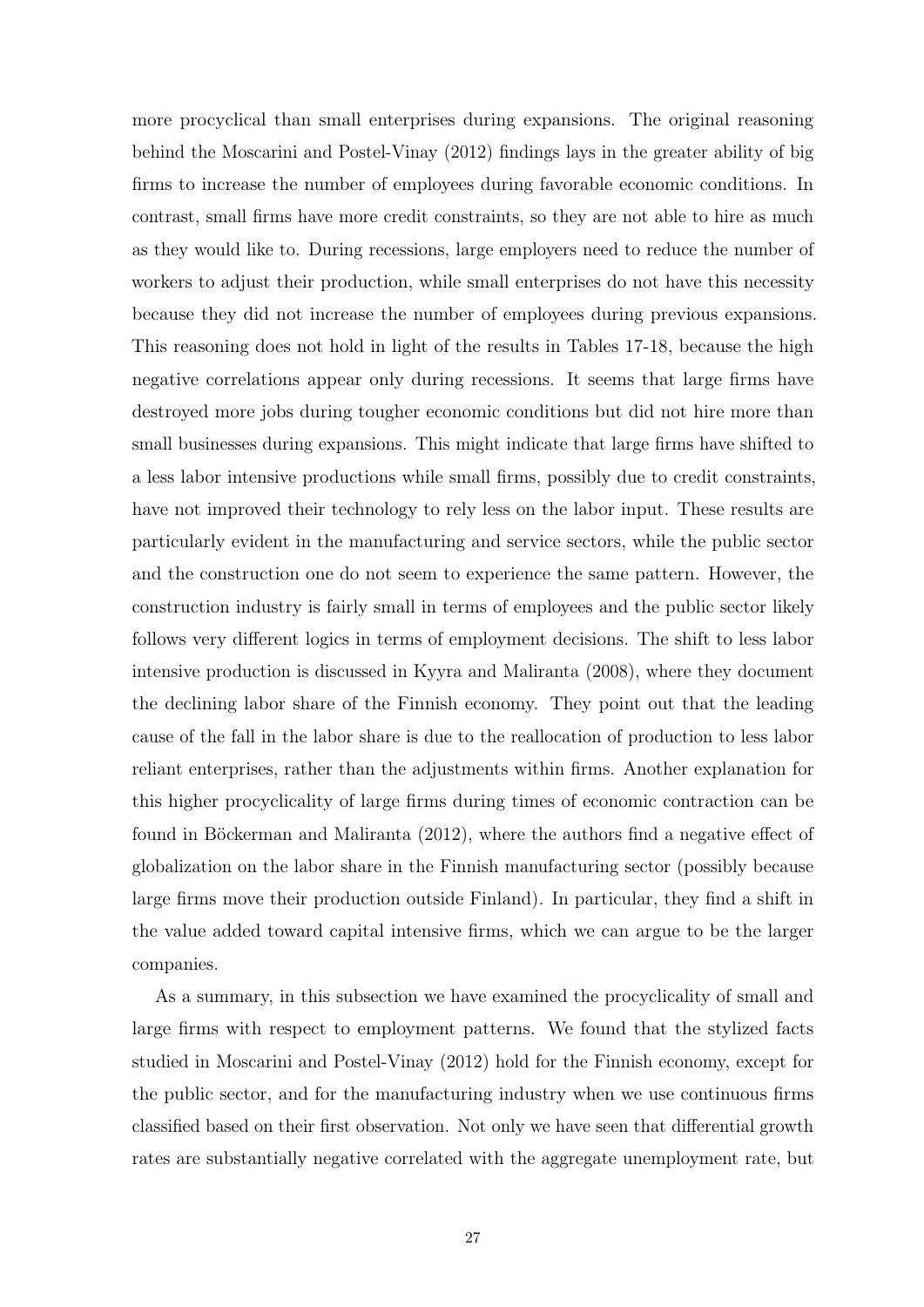also the common component and the idiosyncratic shocks associated to large firms seem to be more correlated with the business cycle. Finally, we have seen that these relations are mostly generated during recessions.

## 5 Conclusions

In this study, we examine three crucial empirical questions related to the employment behavior of small and large Finnish firms. Using monthly data containing personnel figures for the vast majority of Finnish companies of the last 15 years, we unify different literatures regarding the growth and cyclicality of the job market. In particular, we verify which type of firms has experience higher growth rates of the number of employees, which one has been the main job creator and the one which correlates more with the business cycle. In line with the previous research, we have taken into account the possible biases generated by the size-classification methodology and by the presence of entry and exit.

We find that the Gibrat's law, i.e. firms' growth rates should be independent of their size, does not hold in Finland. As pointed out in the previous literature, e.g. Hohti (2000), small firms have experienced larger growth rates, compared to large companies. However, this result is reverted for the service sector (the most important in Finland in terms of workforce) when we use the average number of employees to classify firms. Nevertheless, the exclusion of entry and exit does not change these findings.

We contribute to the literature started by Birch (1981) by examining the contribution of small and large firms to the net creation of jobs in Finland. We find that smaller companies have been driving employment growth for all sectors of the Finnish economy, with the exception of the public sector. In line with Neumark et al.  $(2011)$ , the classification methodology has an impact on this result, even more so when we consider continuous firms only. However, the use of different subset of firms impacts the magnitude of the different net job creation rate, without affecting the direction of our results.

Finally, we examine the results of Moscarini and Postel-Vinay (2012) for the Finnish economy. We find that the stylized facts they established hold in Finland, except for the public sector and the manufacturing sector (only in the case where use continuous firms with classification based on the first observation). Interestingly, we find that this negative correlation is created during times of high unemployment, while during time of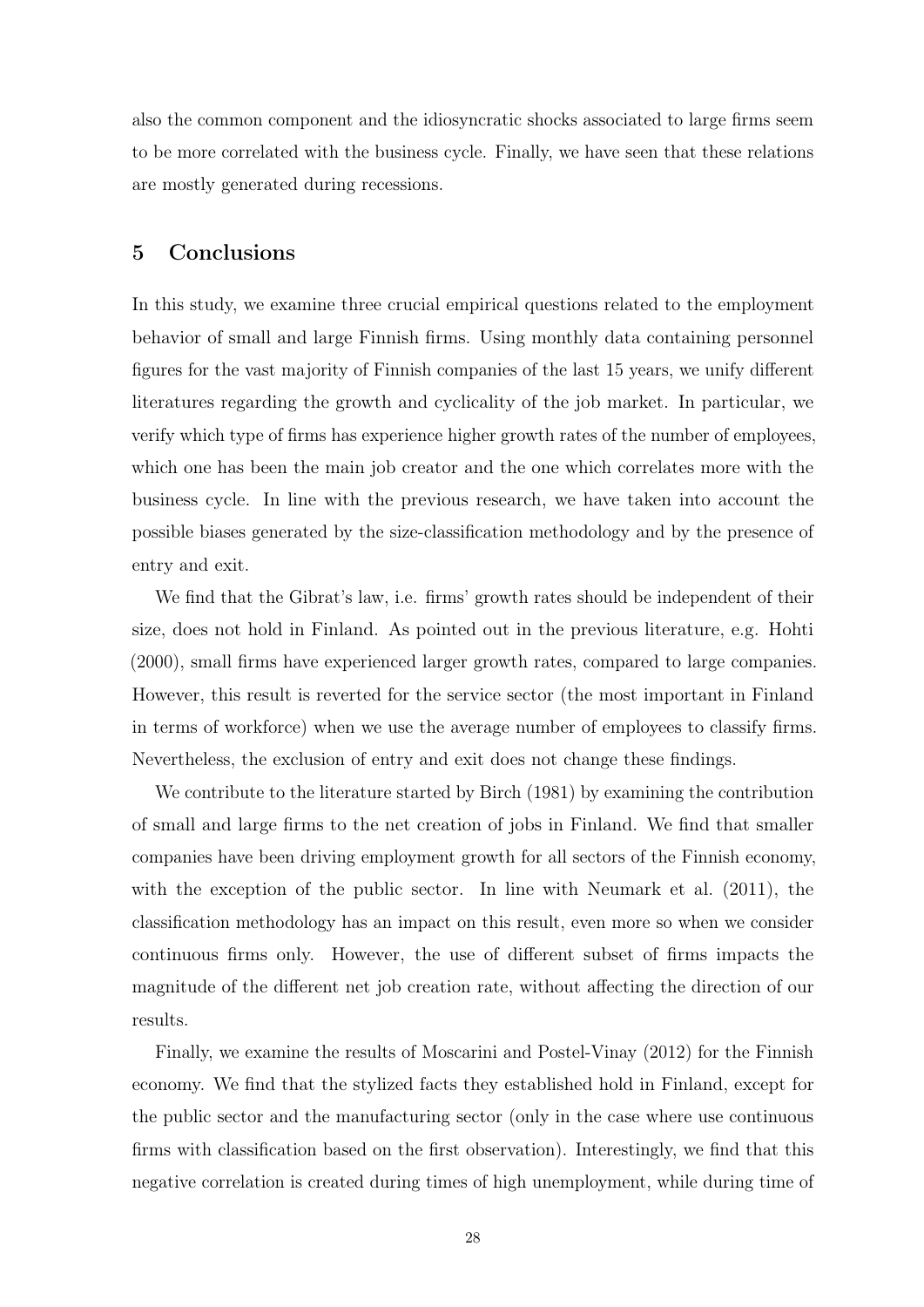favorable economic conditions large and small firms show similar cyclical patterns. This indicates that the procyclicality shown by large firms is due to higher job destruction during recessions, and not because of a more pronounced propensity to hire during expansions. We do not restrict our analysis to the differential average growth rates, but we consider also the common and idiosyncratic components of the Stock and Watson (2002) factor model. We find similar results also for these two variables, with the common and idiosyncratic shock differentials showing negative correlations for all types of classification and sectors. This last result points toward a Finnish granularity, as suggested in Gabaix (2011). However, we need to take in consideration the issues raised by Stella (2014) and Foerster et al. (2011), with respect to the identification of the effect of the idiosyncratic shocks. The statistical model used in this paper does not allow a clear distinction between the effect of common shocks and the propagation of individual shocks from a single firm to the rest of the economy. To take care of this issue, we would need to filter the data to take into account the possible relations between various firms, as it is done in the aforementioned works. This issue can be the subject of future studies.

## References

- Michael Anyadike-Danes, Carl-Magnus Bjuggren, Sandra Gottschalk, Werner Holzl, Dan Johansson, Mika Maliranta, and Anja Myrann. An international cohort comparison of size effects on job growth. Technical report, 2014.
- Jushan Bai and Serena Ng. Determining the Number of Factors in Approximate Factor Models. Econometrica, 70(1):191–221, January 2002.
- Petri Böckerman and Mika Maliranta. Globalization, creative destruction, and labour share change: evidence on the determinants and mechanisms from longitudinal plant-level data. Oxford Economic Papers, 64(2):259–280, 2012.
- David L. Birch. Who Creates Jobs? Public Interest, 65(3):3-14, 1981.
- Jose L. Calvo. Testing gibrat's law for small, young and innovating firms. Small Business Economics, 26(2):117–123, 2006.
- Steven J Davis, John Haltiwanger, and Scott Schuh. Small Business and Job Creation: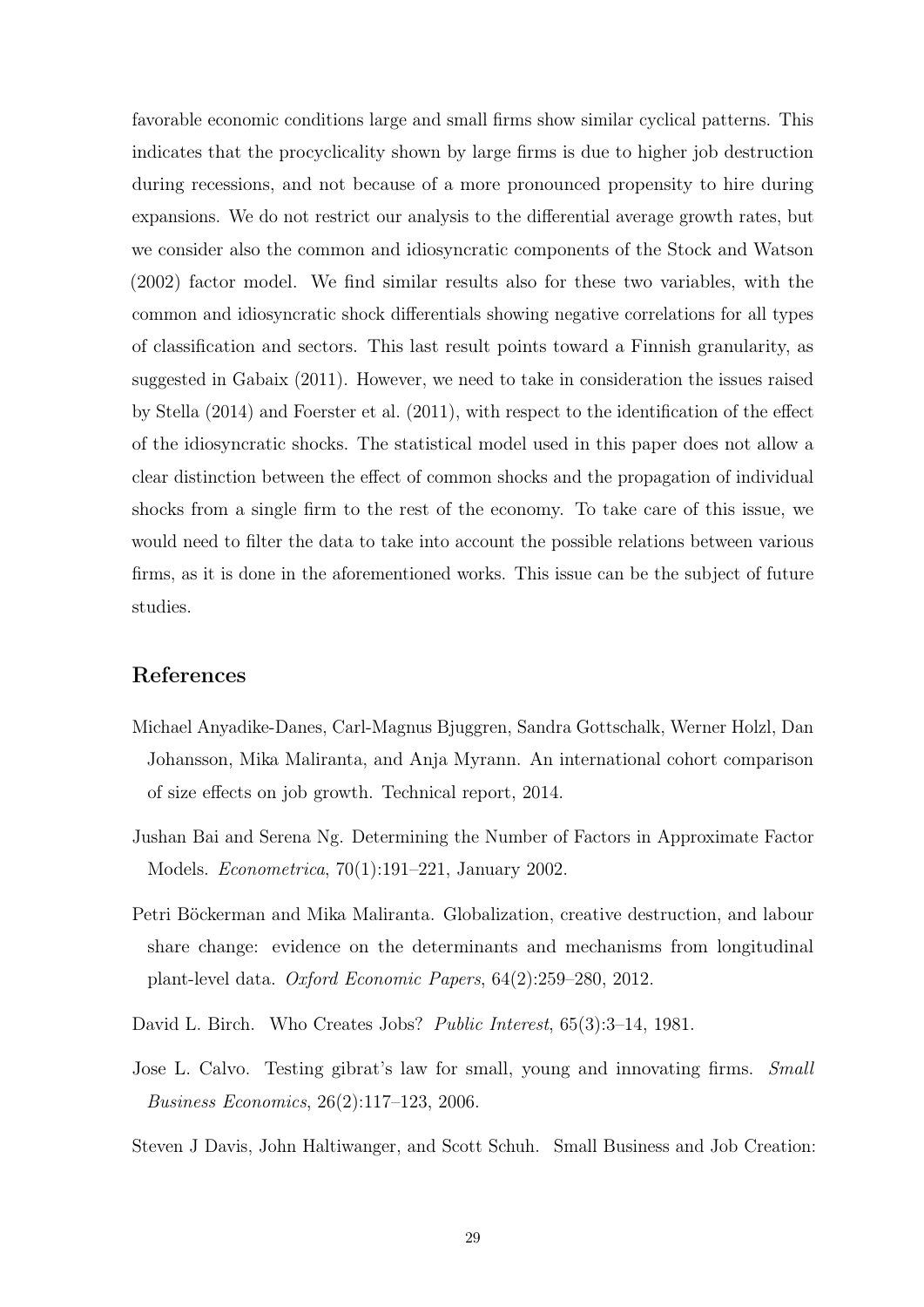Dissecting the Myth and Reassessing the Facts. Small Business Economics, 8(4): 297–315, August 1996.

- Catherine Doz, Domenico Giannone, and Lucrezia Reichlin. A Quasi–Maximum Likelihood Approach for Large, Approximate Dynamic Factor Models. The Review of Economics and Statistics, 94(4):1014–1024, November 2012.
- Andrew T. Foerster, Pierre-Daniel G. Sarte, and Mark W. Watson. Sectoral versus Aggregate Shocks: A Structural Factor Analysis of Industrial Production. Journal of Political Economy,  $119(1):1 - 38$ , 2011.
- Xavier Gabaix. The Granular Origins of Aggregate Fluctuations. *Econometrica*, 79(3): 733–772, 05 2011.
- Robert Gibrat. Les inegalites economiques; applications aux inegalites des richesses, a la concentration des entreprises, aux populations des villes, aux statistiques des familles, etc., d'une loi nouvelle, la loi de l'effet proportionnel. 1931.
- John Haltiwanger, Ron S. Jarmin, and Javier Miranda. Who Creates Jobs? Small versus Large versus Young. The Review of Economics and Statistics, 95(2):347–361, May 2013.
- Satu Hohti. Job flows and job quality by establishment size in the finnish manufacturing sector 1980-94., 2000.
- Pekka Ilmakunnas and Mika Maliranta. The turnover of jobs and workers in a deep recession: evidence from the finnish business sector. International Journal of Manpower, 24(3):216–246, 2003.
- Tomi Kyyra and Mika Maliranta. The micro-level dynamics of declining labour share: lessons from the Finnish great leap . Industrial and Corporate Change, 17(6):1147– 1172, December 2008.
- Francesca Lotti, Enrico Santarelli, and Marco Vivarelli. Defending Gibrat's Law as a long-run regularity. Small Business Economics, 32(1):31–44, January 2009.
- Agustin Maravall. An application of the TRAMO-SEATS automatic procedure; direct versus indirect adjustment. Computational Statistics & Data Analysis,  $50(9):2167-$ 2190, May 2006.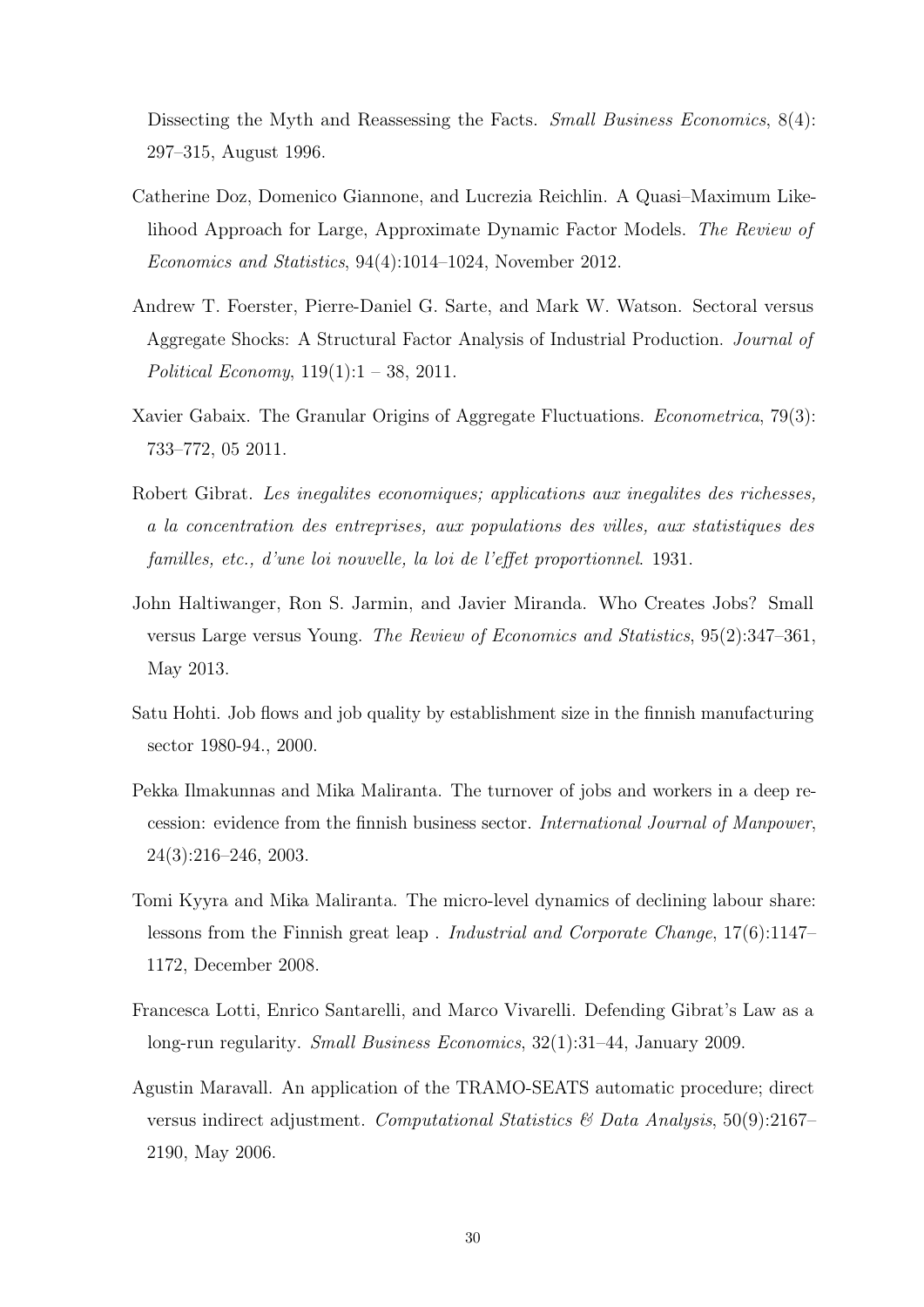- Giuseppe Moscarini and Fabien Postel-Vinay. The Contribution of Large and Small Employers to Job Creation in Times of High and Low Unemployment. American Economic Review, 102(6):2509–39, October 2012.
- David Neumark, Brandon Wall, and Junfu Zhang. Do Small Businesses Create More Jobs? New Evidence for the United States from the National Establishment Time Series. The Review of Economics and Statistics, 93(1):16–29, August 2011.
- Enrico Santarelli, Luuk Klomp, and A.Roy Thurik. Gibrat's law: An overview of the empirical literature. In Enrico Santarelli, editor, Entrepreneurship, Growth, and Innovation, volume 12 of International Studies in Entrepreneurship, pages 41–73. Springer US, 2006.
- Robert Shimer. Reassessing the Ins and Outs of Unemployment. Review of Economic Dynamics, 15(2):127–148, April 2012.
- Andrea Stella. Firm dynamics and the origins of aggregate fluctuations. November 2014.
- John H. Stock and Mark W. Watson. Forecasting Using Principal Components From a Large Number of Predictors. Journal of the American Statistical Association, 97: 1167–1179, December 2002.
- John Sutton. Gibrat's Legacy. Journal of Economic Literature, 35(1):40–59, March 1997.
- Gerrit Wit and Jan Kok. Do small businesses create more jobs? New evidence for Europe. Small Business Economics, 42(2):283–295, February 2014.

## 6 Appendix A: Adjustment for entry and exit.

In this appendix, we discuss the details the procedure adopted by Statistics Finland to control for merger and split-offs in a set of enterprises. Assume that firm 1 is examined after an event (merger or split-off) where N firms are involved. Then the estimated employment of firm 1 one year ago is calculated by:

$$
emp(firm_{1,t-12}) = \frac{emp(firm_{1,t}) * emp(firm_{1,t-12}, firm_{2,t-12}...firm_{N,t-12})}{emp(firm_{1,t}, firm_{2,t}...firm_{N,t})}
$$